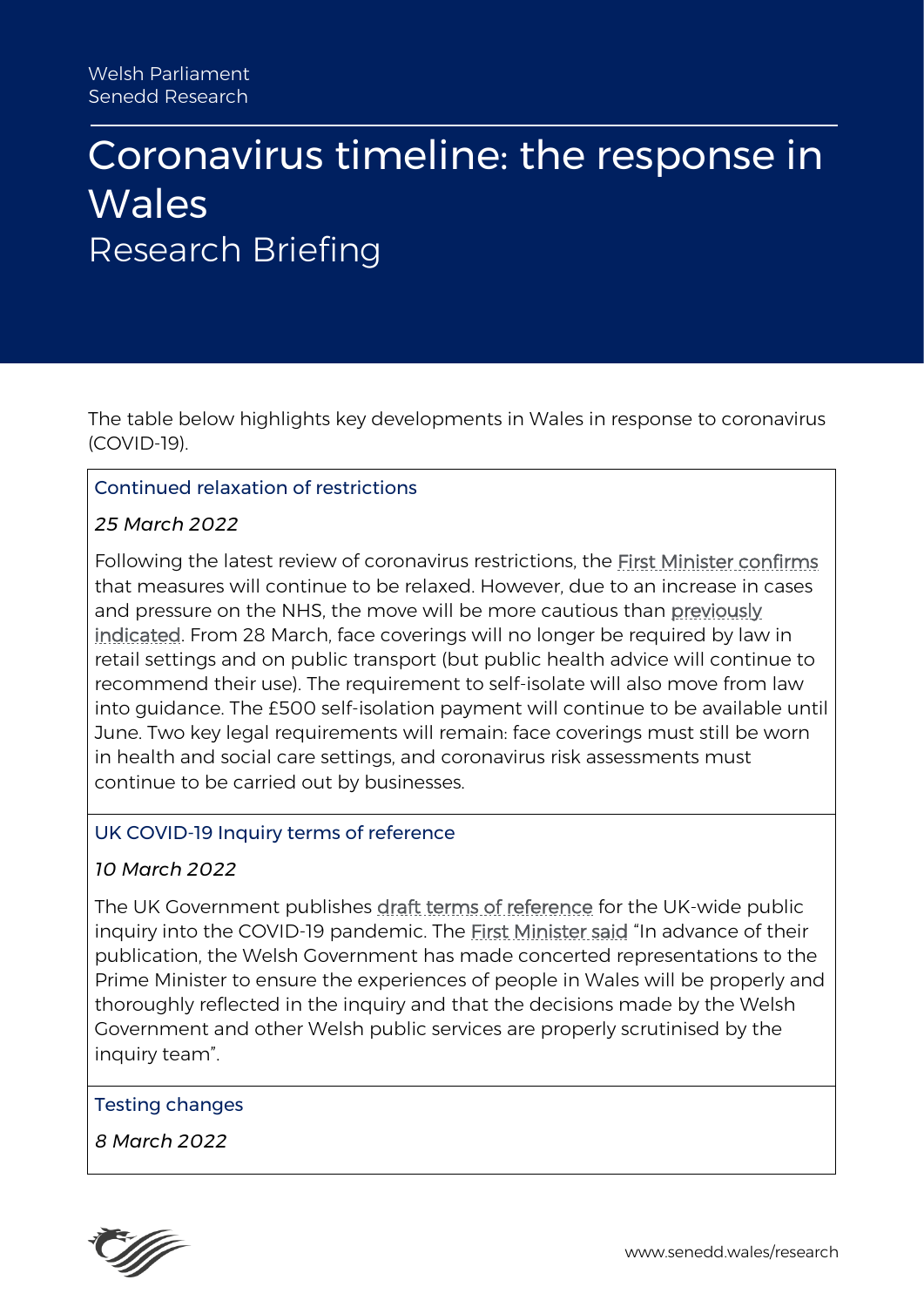In a [Plenary statement,](https://record.assembly.wales/Plenary/12655#A70797) the Health Minister updates Members on changes to testing. "Between the end of March and June, we'll gradually move in a phased way from PCR testing and lateral flow testing being available to everyone. PCR tests will no longer be used for symptomatic testing. Instead, lateral flow tests will be available to order free online for people with symptoms".

# Long-term plan for living with COVID-19

# *4 March 2022*

The Welsh Government [publishes its long-term plan](https://gov.wales/written-statement-health-protection-coronavirus-restrictions-no-5-wales-regulations-2020-3-march) for the transition from 'pandemic to endemic'. The plan sets out how Wales' response to coronavirus will change under two core planning scenarios – 'Covid Stable' and 'Covid Urgent'. Covid Stable is expected to be the most likely scenario.

### Face covering rules change

### *28 February 2022*

The legal requirement to wear a face covering in many indoor public places [ends today in Wales.](https://gov.wales/face-covering-legal-requirement-lifted-many-indoor-public-places) Face coverings will still be required in shops, on public transport, and in health and care settings.

#### Updated vaccination strategy

### *24 February 2022*

The Welsh Government publishes its updated [COVID-19 vaccination strategy.](https://gov.wales/covid-19-vaccination-strategy-2022)

### England's plan for living with COVID-19

### *21 February 2022*

The [UK Government](https://www.gov.uk/government/news/prime-minister-sets-out-plan-for-living-with-covid) publishes its [plan for living with COVID-19.](https://www.gov.uk/government/publications/covid-19-response-living-with-covid-19) All remaining domestic restrictions in England will be removed on 24 February 2022. The legal requirement to self-isolate and routine contact tracing ends. From the start of April, the UK Government will end free symptomatic and asymptomatic testing for the general public. "Vaccines will remain the first line of defence against Covid-19".

### Domestic COVID Pass no longer required

# *17 February 2022*

The legal requirement to show a COVID Pass to enter certain venues and events in Wales has [now been lifted](https://gov.wales/covid-pass-no-longer-required-indoor-or-outdoor-events). "The international COVID Pass will continue to be integral to arrangements for safer international travel. Travellers will need to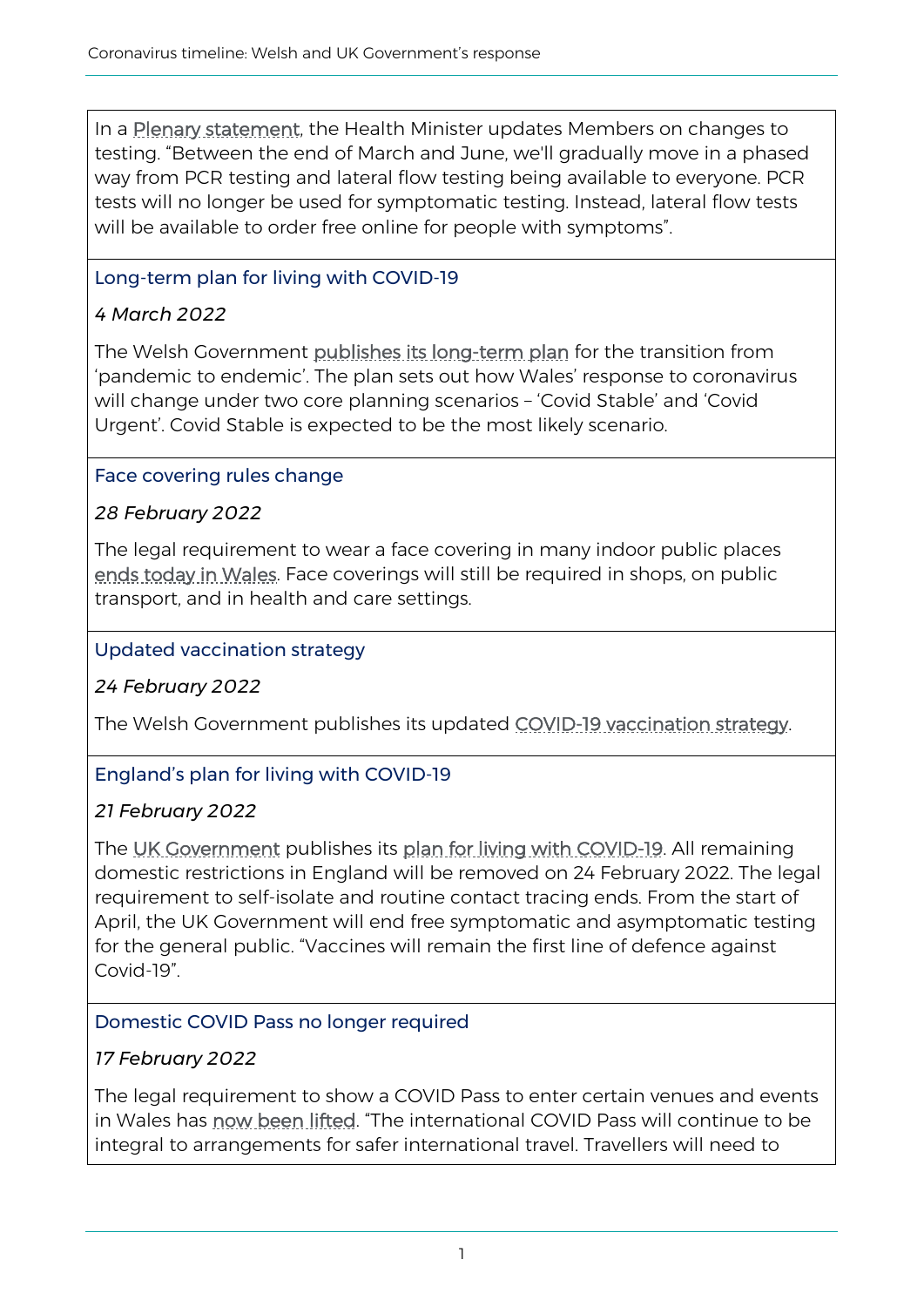check the relevant countries' rules for entry, including any different requirements for children".

### Vaccines for 5 to 11 year olds

### *15 February 2022*

The [Health Minister confirms](https://gov.wales/written-statement-covid-19-vaccinations-five-11-year-olds-0) that she's accepted the Joint Committee on [Vaccination and Immunisation \(JCVI's\) updated advice](https://www.gov.uk/government/publications/jcvi-update-on-advice-for-covid-19-vaccination-of-children-aged-5-to-11/jcvi-statement-on-vaccination-of-children-aged-5-to-11-years-old) that COVID-19 vaccination should be offered to all children aged 5 to 11 years of age. The Minister said "I would encourage all families with children between the ages of five and 11, who are not in any clinical at risk groups, to visit the Public Health Wales website for information about vaccination and to begin a conversation about whether they want to take up this offer".

### New antiviral drug for those most at risk

### *14 February 2022*

A [new antiviral medicine](https://gov.wales/thousands-benefit-antiviral-medicine-wales) will be offered to people who are at the greatest risk of becoming seriously ill if they test positive for COVID-19. This new combination treatment nirmatrelvir/ritonavir (Paxlovid) can be taken at home.

#### COVID passes and face coverings rule changes

### *11 February 2022*

Following the latest review of the coronavirus restrictions, the [First Minister](https://gov.wales/written-statement-review-health-protection-coronavirus-restrictions-no5-wales-regulations-2020-4)  [confirms](https://gov.wales/written-statement-review-health-protection-coronavirus-restrictions-no5-wales-regulations-2020-4) some upcoming changes. From 18 February, the domestic Covid Pass will no longer be needed for large events and nightclubs, cinemas, and theatres. From 28 February, adults and children aged 11 and over will no longer be required to wear face coverings in most indoor places, with the exception of health and social care settings, shops and public transport. "We will continue to recommend face coverings are worn in our guidance".

### Alert level 0

### *28 January 2022*

On this date, Wales [completes the move to alert level 0.](https://gov.wales/wales-completes-move-alert-level-0) Some measures remain in place, including mandatory face coverings in most indoor public places and on public transport. Detailed guidance can be found on the Welsh Government website [here](https://gov.wales/alert-level-0). The First Minister said "The next three-weekly review will be carried out by 10 February, when we will review all the remaining measures at alert level zero".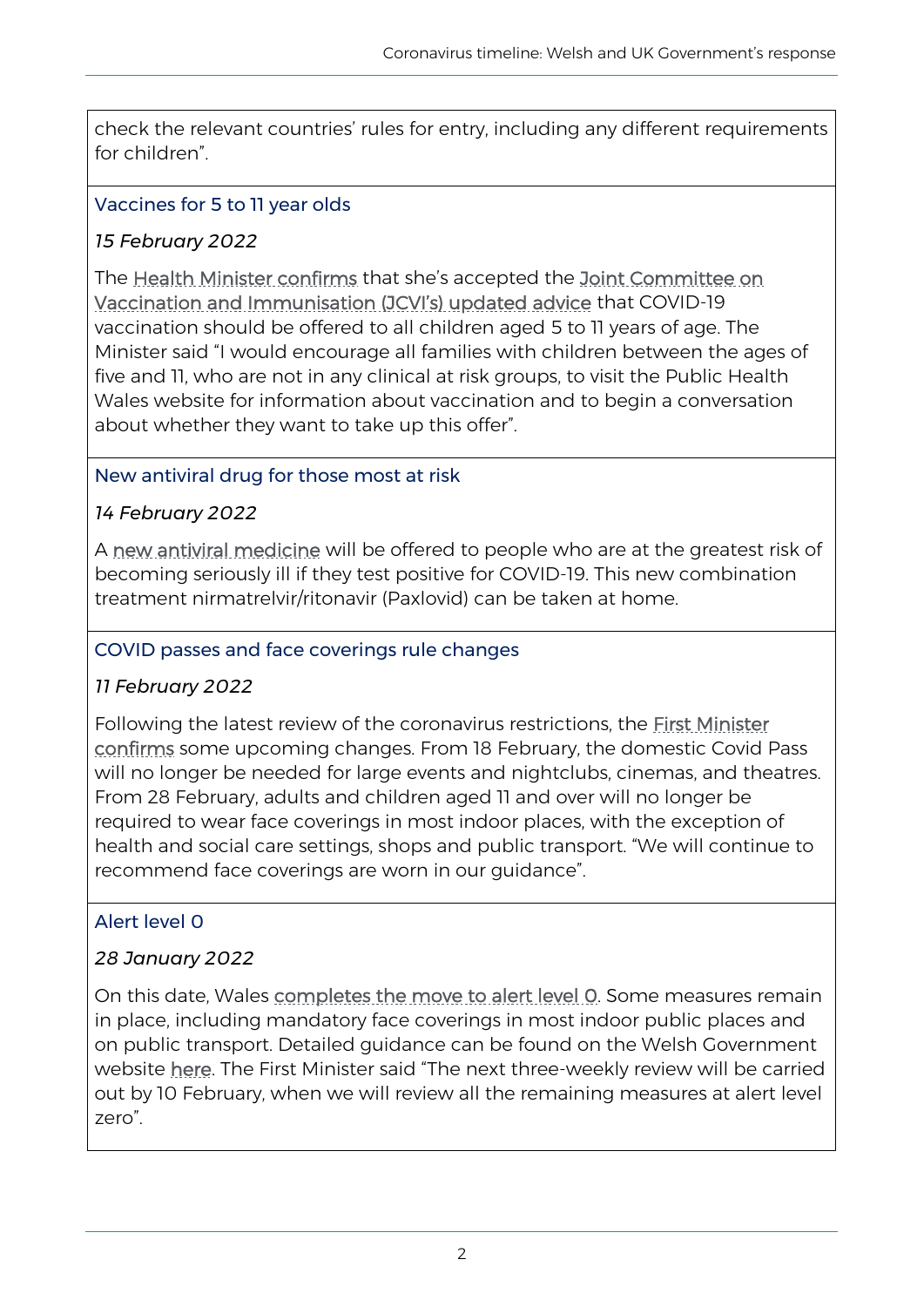### Hospital-acquired COVID-19 infections

### *26 January 2022*

The [Health Minister announces](https://gov.wales/more-45m-investigate-and-learn-hospital-acquired-covid-19-infections-wales) funding of more than £4.5 million to investigate and learn from hospital-acquired COVID-19 infections in Wales. The funding will support a national [framework](http://www.wales.nhs.uk/documents/20211104%20-%20NHS%20Wales%20national%20framework%20%E2%80%93%20Management%20of%20patient%20safety%20incidents%20following%20nosocomial%20transmission%20of%20COVID-19.pdf) to be used by health boards.

# Self-isolation period reduced

# *25 January 2022*

From 28 January 2022, people who test positive for COVID-19 will be able to leave self-isolation after five full days subject to two negative lateral flow tests. The [Health Minister said](https://gov.wales/self-isolation-period-reduced) "A shorter self-isolation period will support public services and businesses by reducing pressures on the workforce through Covidrelated staff absences". Financial support through the Self-Isolation Support Scheme will revert to the original payment rate of £500 in recognition of the shorter isolation period.

### International travel advice changes

### *25 January 2022*

The Welsh Government changes its [advice on international travel,](https://gov.wales/written-statement-international-travel) and will no longer advise people to only travel overseas if their journey is essential. "Instead, we are asking everyone considering booking trips abroad to think of their own personal and family circumstances and how best they can keep themselves safe if they decide to travel abroad this year. We urge all those who are vulnerable to take extra precautions to stay safe". There will also be changes to testing requirements for travellers arriving in Wales from 11 February 2022.

### Phased easing of COVID restrictions to continue

### *21 January 2022*

The [First Minister confirms](https://gov.wales/phased-easing-of-covid-restrictions-to-continue-first-minister) that, based on the public health data and reductions in the number of COVID patients in hospitals, Wales will continue the gradual move back to alert level 0. "Today, (21 January), we will move to alert level zero for all outdoor activities. From next Friday, 28 January, we will complete the move to alert level zero, unless the public health situation changes for the worse".

### Plan to ease restrictions in Wales

### *14 January 2022*

The **First Minister announces** a phased approach to easing alert level 2 measures. From 15 January, up to 500 people can be present at an outdoor event. If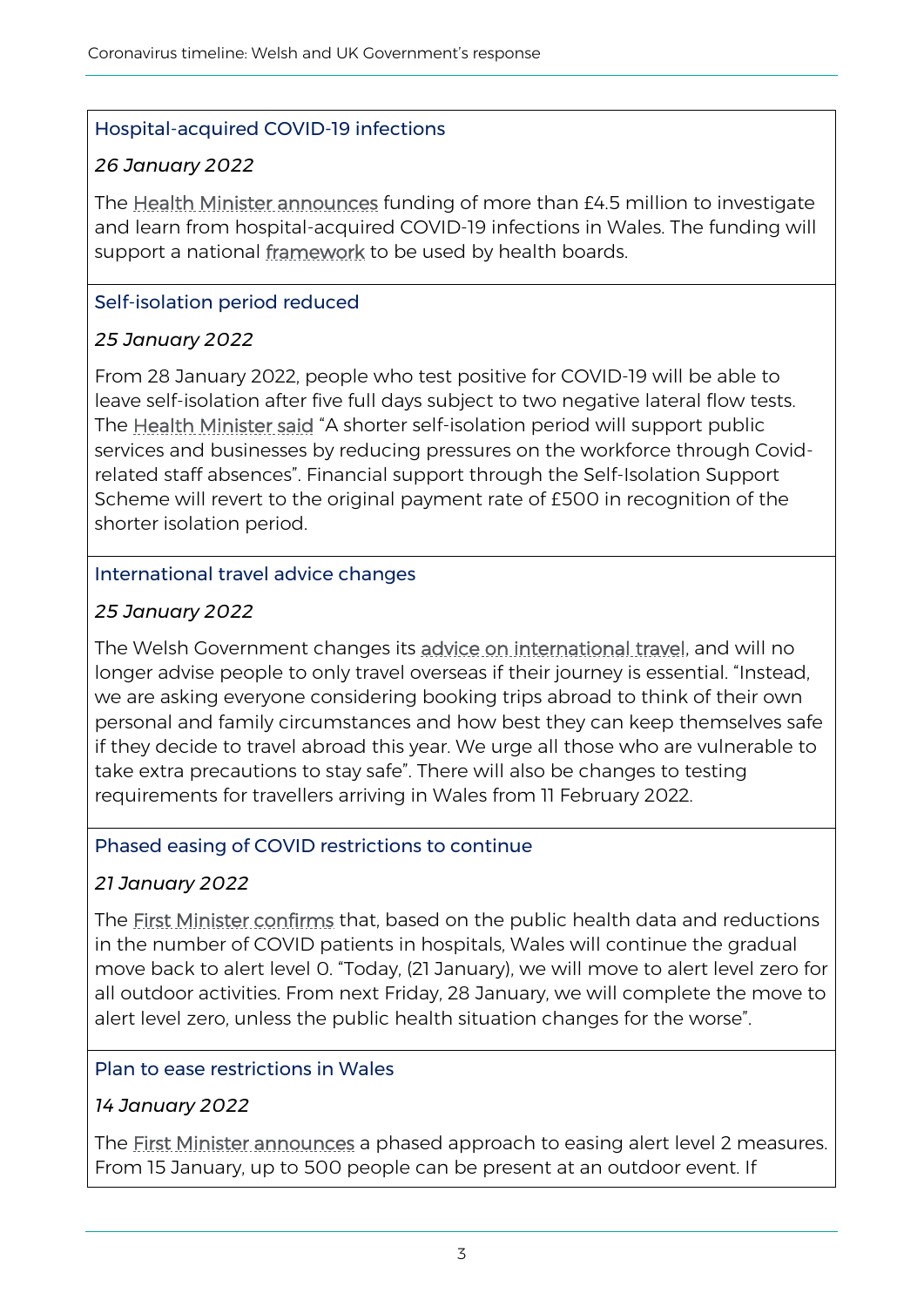conditions allow, from 21 January all outdoor activities will move to alert level 0, and from 28 January all indoor activities and premises will move to alert level 0. The rules around self-isolation for people who test positive for COVID and for mask wearing in most public indoor places will remain in place after 28 January. The 3-weekly review cycle will be re-introduced from 10 February, when the Welsh Government will review all remaining measures.

### Wales remains at alert level 2

# *7 January 2022*

The [First Minister confirms that](https://gov.wales/written-statement-review-health-protection-coronavirus-restrictions-no5-wales-regulations-2020-1) following the latest, weekly review of coronavirus regulations, Wales will remain at alert level 2 with the current measures in place for the time being.

### International travel changes – testing

# *5 January 2022*

The [Health Minister announces that,](https://gov.wales/written-statement-international-travel-changes-6) in line with decisions being taken elsewhere in the UK, she has "reluctantly agreed" to remove the requirement for fully vaccinated travellers and under 18s to take a pre-departure test and a day 2 PCR test when arriving in the UK (a lateral flow test can be taken instead at day 2). The requirements for non-vaccinated travellers remain unchanged.

# Prioritising PCR testing

### *5 January 2022*

[Changes to PCR testing](https://gov.wales/written-statement-prioritising-pcr-testing) are announced with the aim of reducing pressure in the system and increasing access for those with symptoms:

1. Unvaccinated contacts of positive cases should take a lateral flow test on days 2 and 8 instead of a PCR test while self-isolating.

2. Asymptomatic people who have a positive lateral flow test will no longer be advised to have a follow-up PCR test to confirm the result, unless they are in a clinically vulnerable group.

See the Welsh Government's guidance on [testing](https://gov.wales/testing-coronavirus) and [self-isolation](https://gov.wales/self-isolation) for further information.

### Changes to self-isolation period

### *30 December 2021*

The [Health Minister announces that,](https://gov.wales/self-isolation-changes) based on advice from the UK Health Security Agency (UKHSA), the 10 day isolation period will be reduced to seven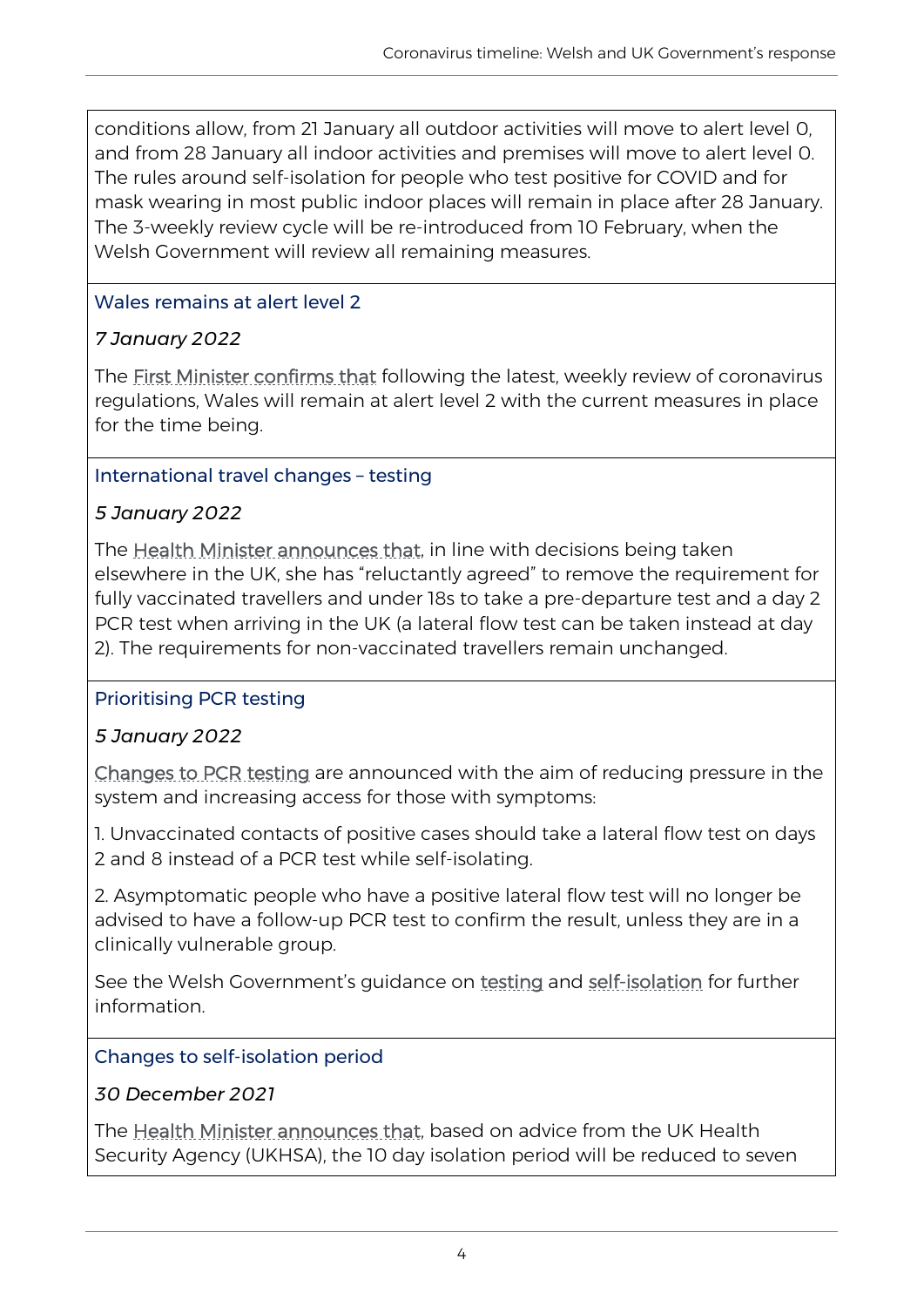days. This applies from 31 December 2021. People with a positive test must selfisolate for seven days, and should take a lateral flow test on day 6 and another test 24 hours later.

### Self-isolation changes for close contacts of positive cases

### *23 December 2021*

Changes to self-isolation requirements for close contacts of positive COVID-19 cases are [announced.](https://gov.wales/written-statement-self-isolation-changes) Fully vaccinated adults, children aged 5-18 and vaccine clinical trial participants identified as a close contact of a positive case of COVID-19 will not need to isolate. Instead, they should take lateral flow tests for 7 days as a precautionary measure.

Advice for children under 5, and for unvaccinated contacts remains the same.

### Emergency support for businesses

### *23 December 2021*

Wales' [Economy Minister sets out](https://gov.wales/written-statement-120m-emergency-support-businesses) details of a £120 million support package for sectors impacted by the move to alert level 2, including events, nightclubs, hospitality, leisure, tourism businesses, and retail.

### Wales to move to alert level 2

# *22 December 2021*

The [First Minister announces](https://gov.wales/written-statement-review-health-protection-coronavirus-restrictions-no5-wales-regulations-2020-0) that Wales will move to alert level 2 from Boxing Day. Measures include:

- A general requirement for 2 metre social distancing in all premises open to the public and workplaces.
- The 'rule of six' will apply to gatherings in premises such as hospitality, cinemas and theatres.
- All licensed premises will need to take additional measures to protect customers and staff, including table service and collecting contact details.
- Face coverings will be required in hospitality settings at all times apart from when seated.
- Large events will not be allowed indoors or outdoors. The maximum number of people who can gather at an indoor event will be 30, and 50 at outdoor events.

There will be an exception for team sports - up to 50 spectators will be able to gather outdoors, in addition to those taking part. There is also an exception for events involving children and young people under 18.

### Vaccination update – children and young people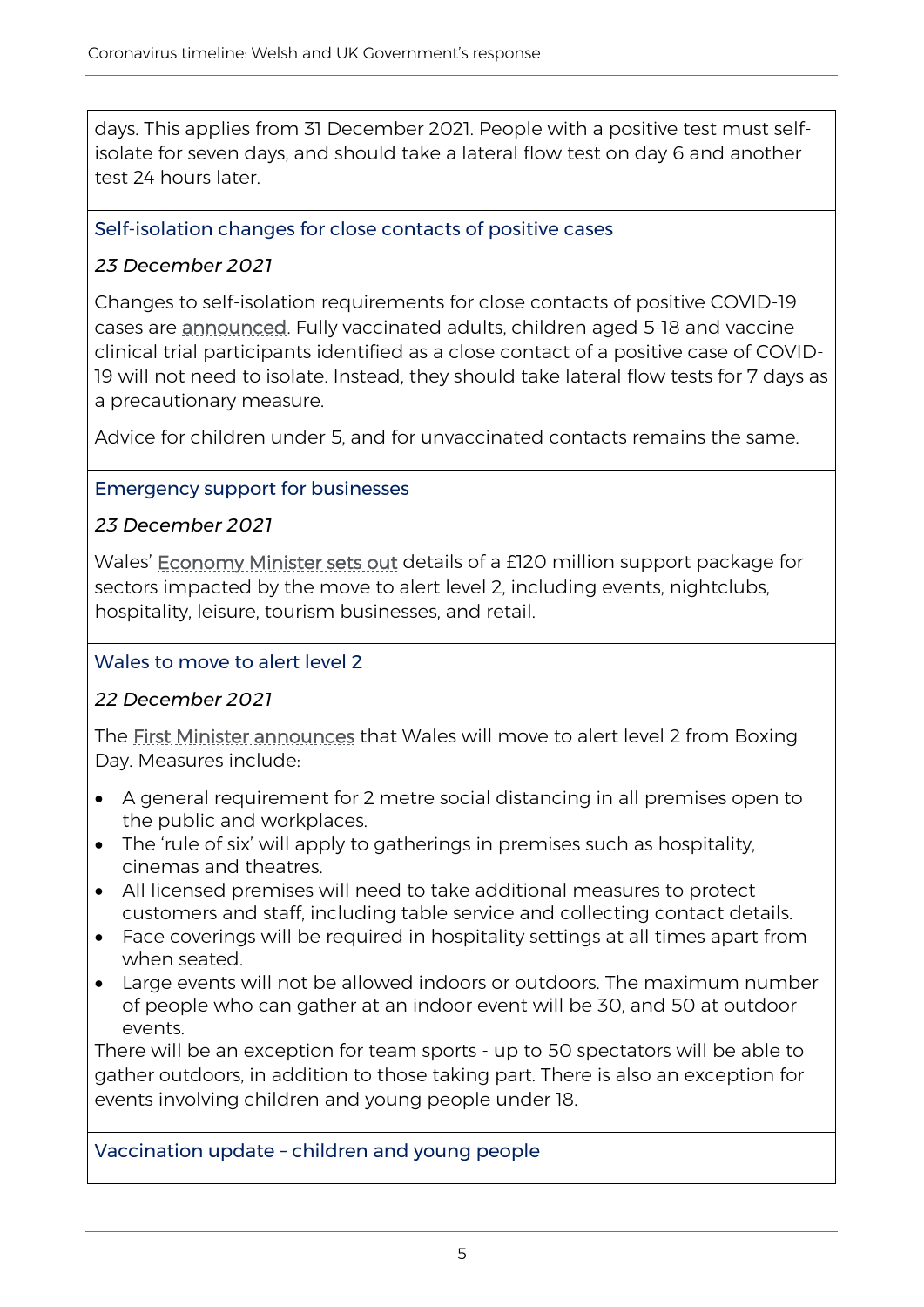### *22 December 2021*

The [Joint Committee for Vaccination and Immunisation \(JCVI\)](https://www.gov.uk/government/news/jcvi-issues-new-vaccination-advice-for-children-and-young-people) issues new vaccination advice for children and young people, including vaccines for children aged 5 to 11 in 'at-risk' groups, booster doses for 16-17 year olds, and boosters for 12-15 year olds deemed at risk. The [Health Minister says that](https://gov.wales/written-statement-covid-19-vaccination-children-and-young-people) NHS Wales will identify eligible 5 to 11-year-olds and begin offering appointments in the New Year. Under 18s will receive an appointment when they become eligible.

### Sporting events to be played behind closed doors

### *20 December 2021*

The [Economy Minister announces](https://gov.wales/sporting-events-be-played-behind-closed-doors-omicron-cases-rise) new measures for indoor and outdoor sporting events, in response to further increases in Omicron cases. He also confirmed a £3 million Spectator Sports Fund will be available to support clubs and sporting venues affected by the measures.

# Advice to "keep Wales safe" at Christmas

### *16 December 2021*

The Welsh Government issues "strong quidance" for the Christmas period, in advance of new restrictions from Boxing day. The guidance asks people to get vaccinated, use lateral flow tests before going out, and to space out social events, and reiterates public messages about meeting outdoors, social distancing, masks, and handwashing.

### International travel – red list changes

# *14 December 2021*

The [Health Minister announces that,](https://gov.wales/written-statement-international-travel-changes-5) in line with decisions being taken elsewhere in the UK, she has agreed to remove all 11 countries from the red list. These countries were added to the list following the emergence of the Omicron variant. "Just three weeks after its notification to the World Health Organisation, omicron has spread around the world and is now well-established in the UK". The Welsh Government continues to advise against all but essential international travel.

### Booster rollout accelerates

### *13 December 2021*

The [First Minister sets out](https://gov.wales/first-minister-outlines-ambitious-aim-offer-all-eligible-adults-booster-appointment-end-year) Wales' aim to offer all eligible adults an appointment for a booster vaccine by the end of the year.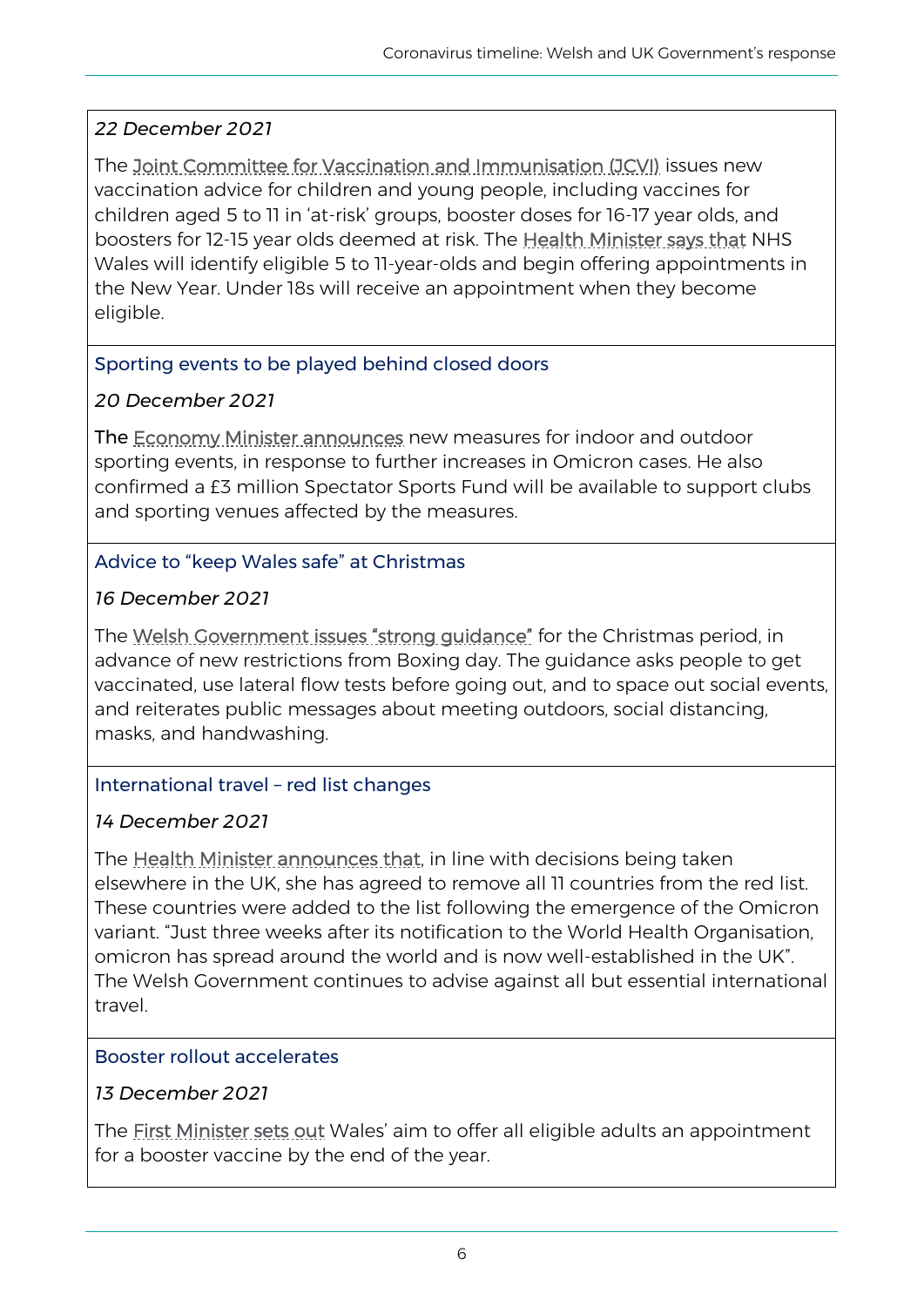### UK COVID alert level increased to level 4

### *12 December 2021*

Following a rapid increase in Omicron cases, the [UK Chief Medical Officers](https://gov.wales/uk-covid-alert-level-increased-level-3-level-4) have recommended that the [UK COVID-19 alert level](https://www.gov.uk/government/publications/uk-covid-19-alert-level-methodology-an-overview/) should increase from level 3 to level 4. UK alert level 4 means COVID-19 is in general circulation, transmission is high, and direct pressure on healthcare services is widespread and substantial or rising. The UK alert level describes the threat the virus poses rather than the level of restrictions needed. There is a separate [alert level system](https://gov.wales/covid-19-alert-levels) which underpins restrictions in Wales.

### Omicron a "worrying development"

### *10 December 2021*

In the latest review of the coronavirus restrictions requiations, the First Minister describes the new Omicron variant as a "worrying development", saying "we must be prepared for cases to rise quickly and sharply". He said "Our best defence is vaccination. We have expanded the vaccination programme, in line with the latest advice from the Joint Committee on Vaccination and Immunisation and we will be offering a booster vaccine to all eligible over-18s by the end of January". While Wales will remain at alert level 0, the Welsh Government is now advising people to take a lateral flow test before going out, visiting friends and family, or travelling, and to wear face coverings in all public places, including in cinemas and theatres, pubs and restaurants, except when eating or drinking. Updated guidance on use of face coverings and where this is a legal requirement can be found [here.](https://gov.wales/face-coverings-guidance-public)

### Testing to identify Omicron

### *9 December 2021*

[Health Minister announces](https://gov.wales/testing-capacity-increased-identify-omicron-variant-wales) plans to increase testing capacity for identifying the Omicron variant in Wales.

# Deployment of COVID therapies in Wales

### *8 December 2021*

Following the announcement of a [UK-wide trial](https://www.panoramictrial.org/) investigating the benefits of the antiviral medicine molnupiravir in people at risk from COVID-19, the Health [Minister provides an update](https://gov.wales/written-statement-statement-deployment-covid-therapies-wales) on access to medicines for the treatment of COVID-19 in Wales.

#### Boosters for all adults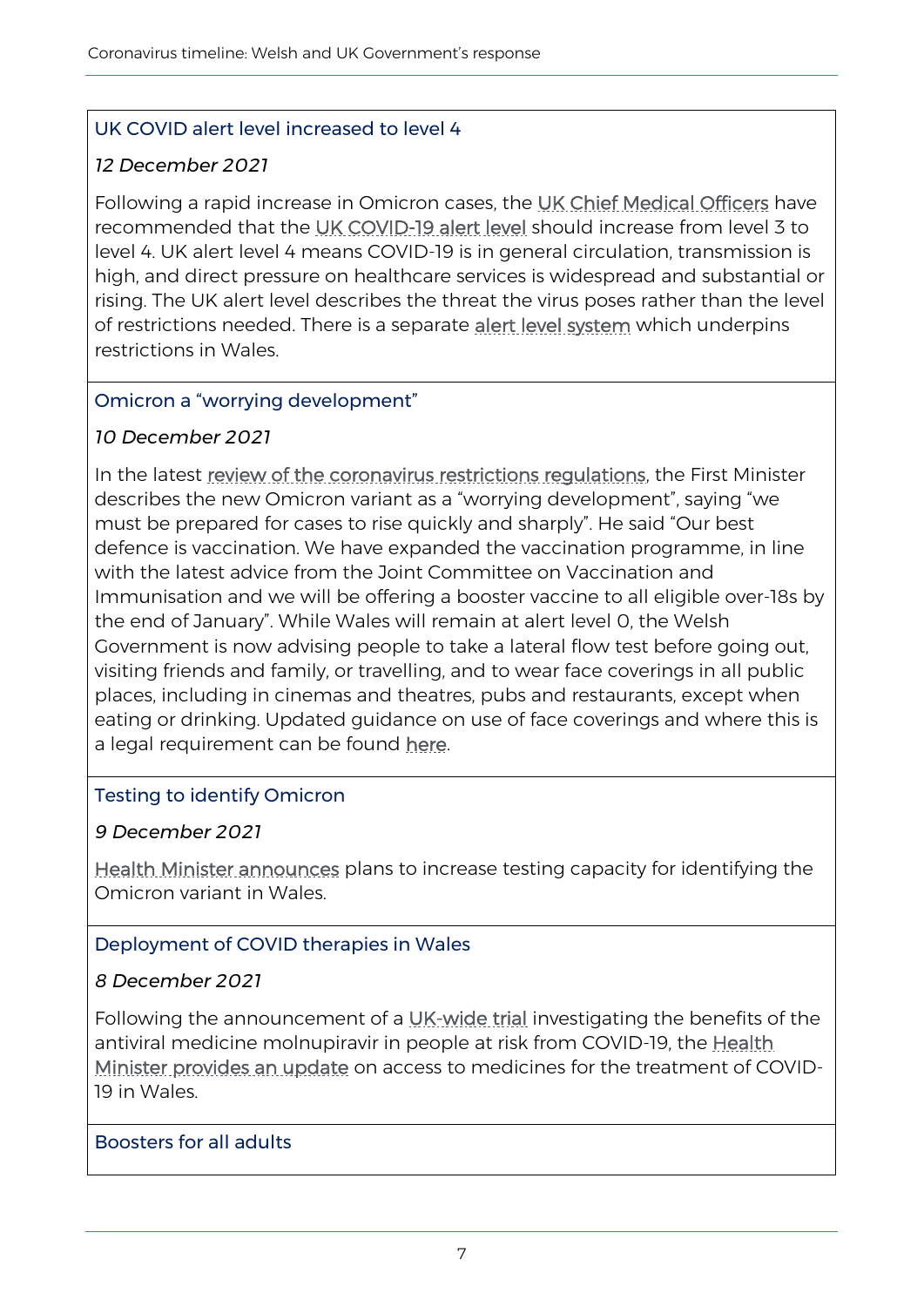# *7 December 2021*

Wales' [Health Minister says](https://gov.wales/written-statement-expanding-covid-19-vaccination-programme) that all eligible adults will be offered a booster vaccination by the end of January.

### International travel changes

### *5 December 2021*

[Health Minister Eluned Morgan confirms](https://gov.wales/international-travel-changes) that Nigeria will move onto the travel red list from 6 December 2021. Also that a 48 hour pre-departure testing requirement is being reintroduced for all travellers. Similar action is being taken across the UK.

### First Omicron case in Wales

# *3 December 2021*

A case of the [Omicron variant has been confirmed in Wales.](https://gov.wales/first-omicron-case-confirmed-wales) The case, in Cardiff and Vale University Health Board area, is linked to international travel.

### Omicron – face coverings in schools

### *29 November 2021*

In response to concerns over the Omicron variant, Wales' Education Minister [announces](https://gov.wales/written-statement-omicron-variant-concern-school-operations) that all staff and learners in secondary schools, colleges and universities should now wear face coverings while indoors where physical distancing cannot be maintained. "This is a temporary, precautionary measure that will be in place for the remaining weeks of term at which point the position will be reviewed"

### International travel changes – more tests

# *29 November 2021*

To help prevent the spread of the new Omicron variant, the [Health Minister has](https://gov.wales/written-statement-international-travel-changes-3)  [agreed](https://gov.wales/written-statement-international-travel-changes-3) that from 30 November 2021, all fully-vaccinated travellers arriving in Wales, including under 18s, will need to self-isolate and take a PCR test before or on day two. "We are considering whether we will also require a PCR test on day eight". Once someone has received a negative test result they can leave isolation. The requirement for non-vaccinated travellers returning from non-red listed countries to take a PCR test at days two and eight and self-isolate for 10 days remains unchanged. Similar rules will apply in all parts of the UK. The Minister reiterates that the Welsh Government continues to advise against all but essential international travel.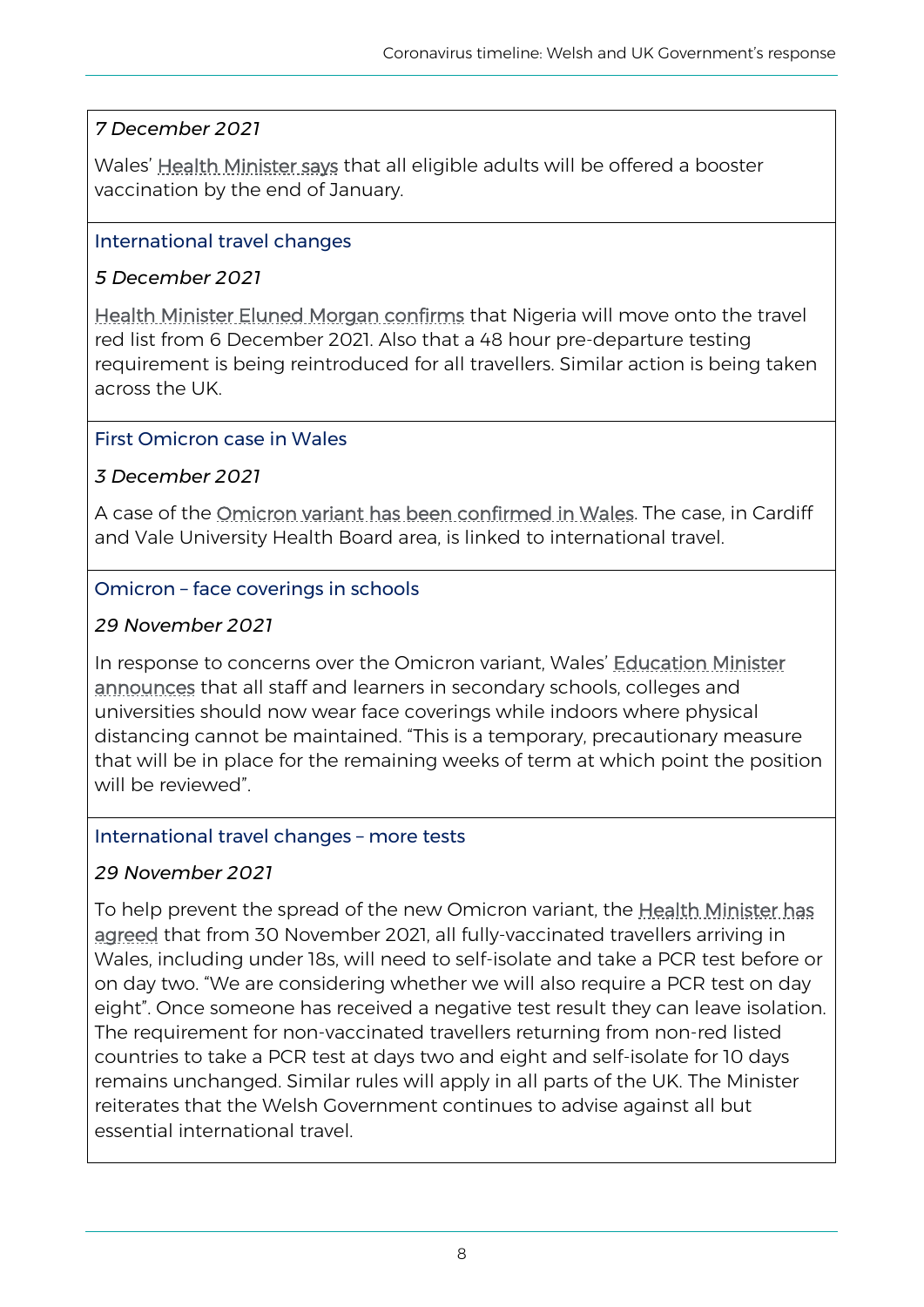#### Omicron variant – four more south African countries moved to red travel list

### *27 November 2021*

[Angola, Malawi, Mozambique and Zambia](https://gov.wales/written-statement-international-travel-changes-27-november-2021) are also linked to the Omicron variant (B.1.1.529) and move to the red list from 28 November 2021.

### First UK cases of Omicron variant identified

# *27 November 2021*

Two cases of B.1.1.529 (Omicron) variant are [identified in the UK.](https://www.gov.uk/government/news/first-uk-cases-of-omicron-variant-identified) The [UK Health](https://www.gov.uk/government/news/covid-19-variants-identified-in-the-uk)  [Security Agency \(UKHSA\)](https://www.gov.uk/government/news/covid-19-variants-identified-in-the-uk) designated B.1.1.529 as a variant under investigation on 25 November 2021. It was designated a variant of concern on 27 November 2021.

### International travel changes in response to new Omicron variant

### *26 November 2021*

The [Health Minister announces](https://gov.wales/international-travel-changes) that six south African countries will move onto the red list from today following the identification of new coronavirus variant B.1.1.529 (Omicron). Travellers from Botswana, Eswatini, Lesotho, Namibia, South Africa and Zimbabwe will not be permitted to enter Wales but must enter through a port of entry in England or Scotland and go into a managed quarantine facility for 10 days. They must also take post-arrival PCR tests on day 2 and day 8. Similar action is being taken across the UK.

### Wales still at alert level zero

### *18 November 2021*

Following the latest review of the coronavirus regulations, the First Minister [announces](https://gov.wales/written-statement-review-health-protection-coronavirus-restriction-no5-wales-regulations-2020-16) that Wales will remain at alert level zero. He said "We will do everything we can to keep Wales open and to keep Wales safe. This means that retaining the option of extending the use of the Covid Pass in hospitality settings this winter, if cases and NHS pressures rise".

Advice on vaccines for 16 and 17 year olds and extending the booster programme

### *15 November 2021*

The **Health Minister provides an update** on announcements from the Joint Committee for Vaccination and Immunisation (JCVI). JCVI has advised that a [second dose of COVID-19 vaccine should be offered to young people aged 16](https://www.gov.uk/government/publications/covid-19-vaccination-in-children-and-young-people-aged-16-to-17-years-jcvi-statement-november-2021/joint-committee-on-vaccination-and-immunisation-jcvi-advice-on-covid-19-vaccination-in-people-aged-16-to-17-years-15-november-2021)–17 who are not in an 'at-risk' group. Also that a booster vaccination should be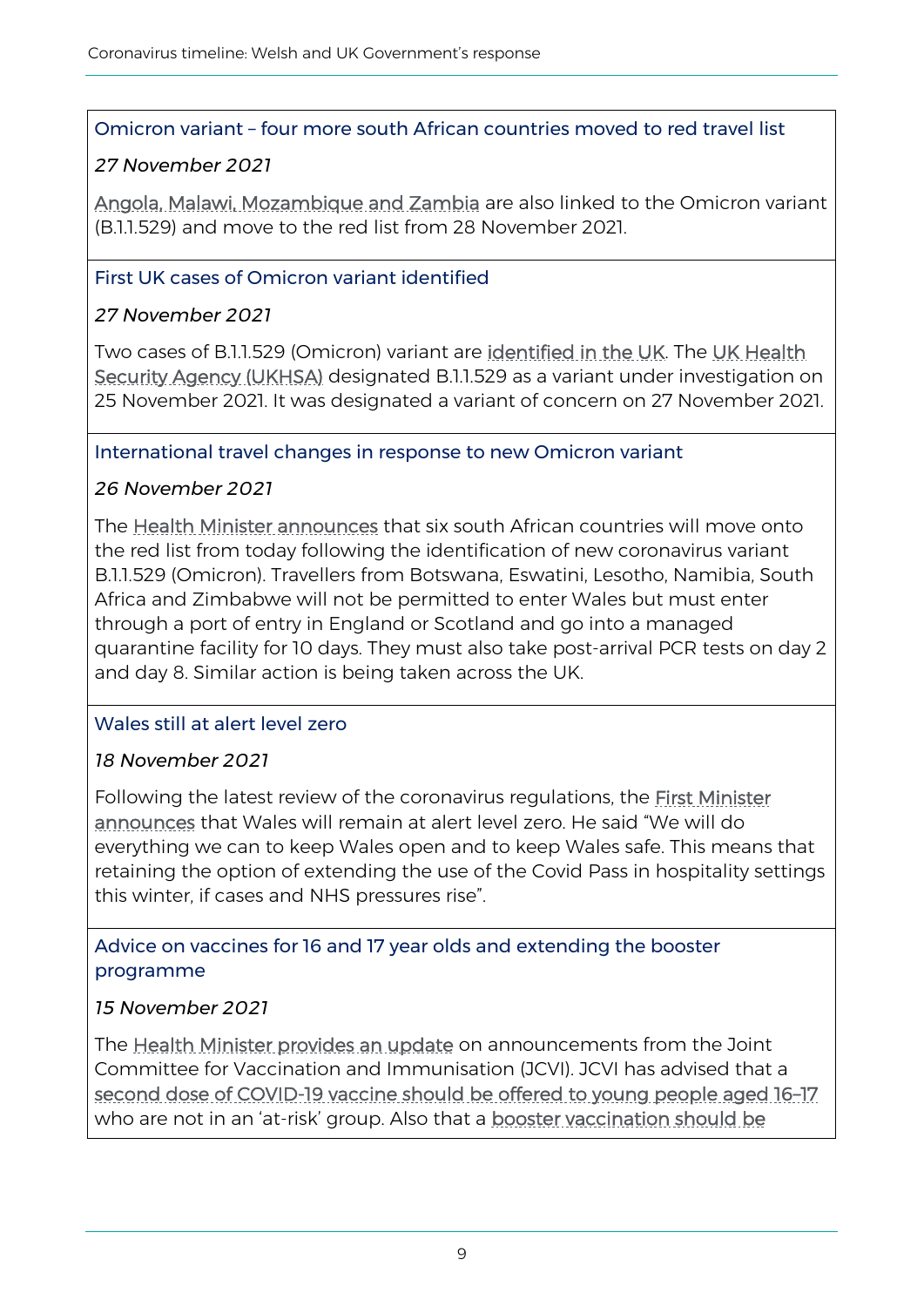[offered to those aged 40-49 years old,](https://www.gov.uk/government/publications/covid-19-booster-vaccine-programme-for-winter-2021-to-2022-jcvi-statement-november-2021/update-to-jcvi-advice-on-booster-vaccination-in-adults-15-november-2021) at 6 months or more following their second dose.

### COVID Passes for cinemas and theatres

### *15 November 2021*

From today, NHS COVID Passes will be needed to enter cinemas, theatres and concert halls in Wales. Here's information on [how to get your NHS COVID Pass.](https://gov.wales/get-your-nhs-covid-pass)

#### Senedd votes to extend use of COVID Passes

#### *9 November 2021*

Members of the Senedd [approve the extension of the NHS COVID Pass](https://record.assembly.wales/Plenary/12493#A68153) to cinemas, theatres and concert halls in Wales from Monday 15 November.

#### International travel changes - WHO 'Emergency Use' vaccines

#### *8 November 2021*

The Health Minister [announces](https://gov.wales/written-statement-changes-rules-international-travel-recognition-world-health-organisation) that in line with changes being made in the rest of the UK, people who received vaccines with World Health Organisation (WHO) Emergency Use Listing status in a country issuing recognised vaccine certificates will only need to take a day two test (this can be a lateral flow test) following their arrival in Wales. The vaccines which currently have WHO Emergency Use Listing status are Sinopharm, Sinovax and Covaxin. This change will apply from 22 November 2021.

#### Still alert level 0 but some stronger measures

### *29 October 2021*

Following the latest three week review of the coronavirus restrictions regulations, [the First Minister announces](https://gov.wales/written-statement-review-health-protection-coronavirus-restriction-no5-wales-regulations-2020-15) that Wales will remain at alert level 0 but with some strengthened measures. These include changes to the [self-isolation](https://gov.wales/self-isolation)  [guidance](https://gov.wales/self-isolation) from 29 October 2021 - adults who are fully vaccinated and children and young people aged 5-17 will be asked to self-isolate until they have received a negative PCR test if someone in their household has symptoms or tests positive for Covid-19. People who are not vaccinated will still have to self-isolate for 10 days following contact with someone who has tested positive. From 15 November 2021, use of the NHS COVID pass will be extended to cinemas, theatres and concert halls.

### International travel changes

*28 October 2021*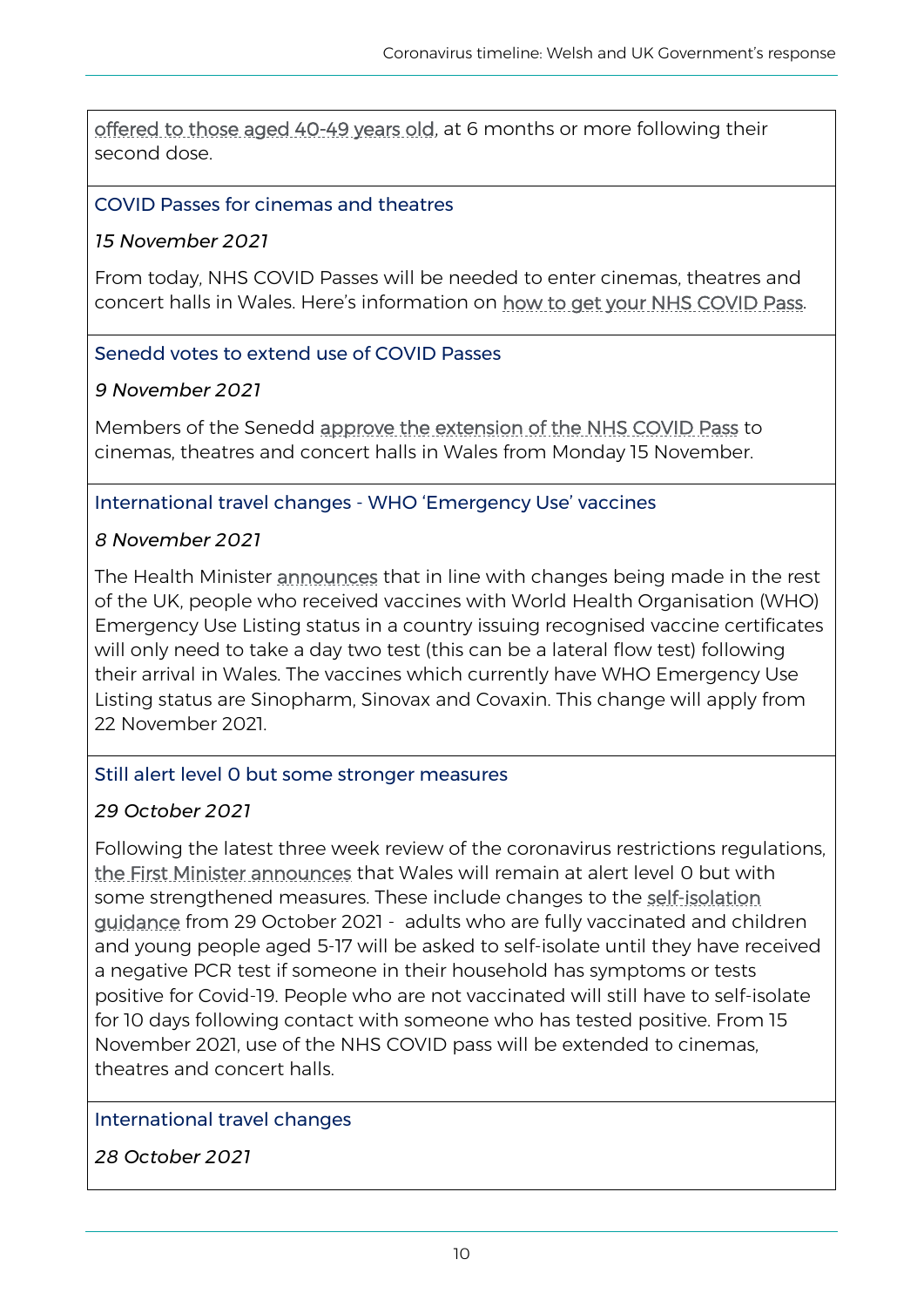In line with changes elsewhere in the UK, the [Health Minister agrees](https://gov.wales/written-statement-changes-rules-international-travel) to remove the remaining seven countries from the red list for international travel, and add an additional 35 countries to the list of countries whose vaccinations and certifications we recognise for international travel. These changes apply from 1 November 2021.

### Changes to testing arrangements for international travel

# *22 October 2021*

The [Health Minister confirms](https://gov.wales/written-statement-changes-rules-international-travel-testing-arrangements) that in line with changes being made in the rest of the UK, all adults in Wales who are fully vaccinated, and the majority of under 18s, who have travelled from countries which are not on the red list, will be able to take a lateral flow test (instead of the current requirement for a PCR test), on or before day two of their arrival into the UK. The changes will come into force in Wales on 31 October 2021. The Minister says "I have reluctantly decided that for practical reasons close alignment with the UK Government's arrangements is the most viable option. We continue to encourage people to only travel for essential reasons".

# Winter plan for health and social care

# *21 October 2021*

The Welsh Government publishes its [Health and social care winter plan 2021 to](https://gov.wales/health-and-social-care-winter-plan-2021-2022)  [2022,](https://gov.wales/health-and-social-care-winter-plan-2021-2022) setting out how it intends to meet health and care demands over the winter months. An additional £42m funding for social care is also [announced.](https://gov.wales/we-are-bracing-ourselves-one-hardest-winters-we-have-ever-faced-will-keep-essential-services) The Winter plan sits alongside other documents including the Coronavirus [control plan](https://gov.wales/coronavirus-control-plan-autumn-and-winter-2021-update), which sets out the Welsh Government's wider response to the pandemic.

### Welsh residents impacted by incorrect COVID-19 test results

# *15 October 2021*

[Technical issues](https://gov.wales/written-statement-has-issued-update-welsh-residents-impacted-incorrect-covid-19-test-results) at a laboratory in England has led to some incorrect COVID-19 pcr test results between 8 September and 12 October 2021. The UK Health Security Agency (UKHSA) estimates around 4,000 Welsh residents whose tests were processed at the affected laboratory may have been given inaccurate results and the majority of these tests will have been taken at testing sites across the Gwent and Cwm Taf Morgannwg areas. Those affected will be contacted by NHS Test and Trace and advised further.

# Updated COVID-19 vaccination strategy

*12 October 2021*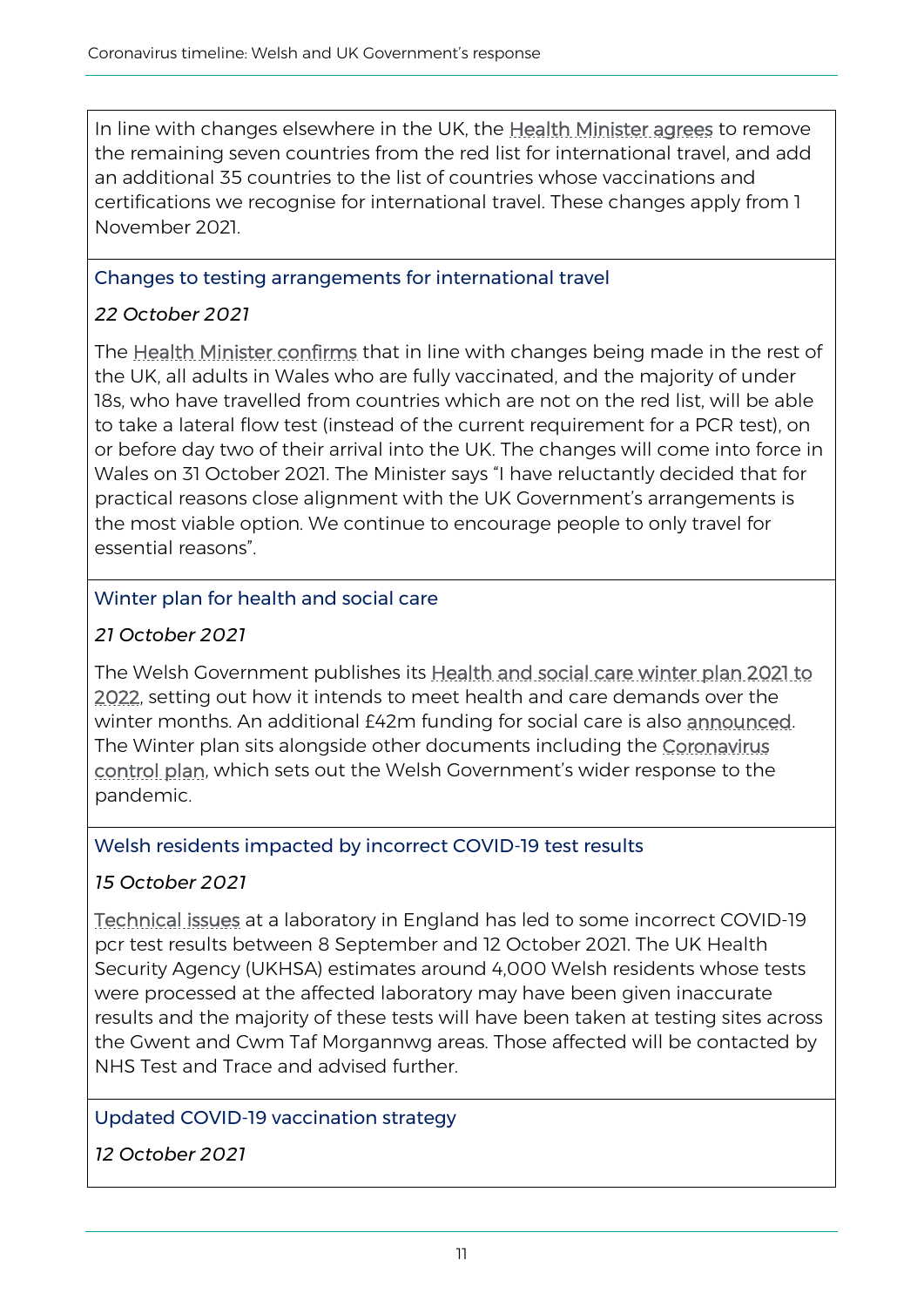The Health Minister [publishes](https://gov.wales/vaccines-are-best-way-help-nhs-ahead-challenging-winter-health-minister) an updated [COVID-19 vaccination strategy](https://gov.wales/covid-19-vaccination-strategy-autumn-and-winter-2021) and confirms that the majority of those who are eligible will be offered their booster vaccination by 31 December 2021. The strategy also confirms that by 1 November 2021, offers will be made for one dose for all 12-15 year olds and a booster vaccination for care home residents and health and care staff. A digital booking system is being developed to allow people to book appointments online.

### COVID Passes needed for events and nightclubs

# *11 October 2021*

From this date, people in Wales will need to show an NHS COVID Pass to attend [large events, nightclubs and similar venues,](https://gov.wales/use-nhs-covid-pass-attend-large-events-and-venues) to prove that they are fully vaccinated or have tested negative.

# Wales remains at alert level zero

# *8 October 2021*

Following the latest review of the coronavirus restrictions regulations, the [First](https://gov.wales/written-statement-review-health-protection-coronavirus-restriction-no5-wales-regulations-2020-14)  [Minister announces](https://gov.wales/written-statement-review-health-protection-coronavirus-restriction-no5-wales-regulations-2020-14) that Wales will remain at alert level zero for the next three weeks. The only substantial change to alert level zero measures will be mandatory COVID passes for adult entry to certain venues and events from 11 October 2021.

# Updated coronavirus control plan

### *8 October 2021*

The Welsh Government publishes an updated [coronavirus control plan,](https://gov.wales/coronavirus-control-plan-autumn-and-winter-2021-update) which sets out two planning scenarios over winter. In the first, termed Covid Stable, Wales will remain at alert level zero through the autumn and winter, with all businesses able to open. At this time, this is thought to be the most likely scenario. The second scenario, Covid Urgent, is designed to deal with any sudden changes to the situation, such as the emergence of a new, fastspreading variant or vaccine immunity levels falling, which may increase pressures on the NHS.

# International travel changes

# *7 October 2021*

The [Health Minister agrees to the removal of further countries from the red list](https://gov.wales/written-statement-international-travel-changes-2) (from 11 October 2021) but emphasises the changes are not without risk. "They increase opportunities for new infections and new variants, which could escape the vaccines to enter the UK and Wales. We look to the UK Government to provide reassurances that it will be maintaining consistent and robust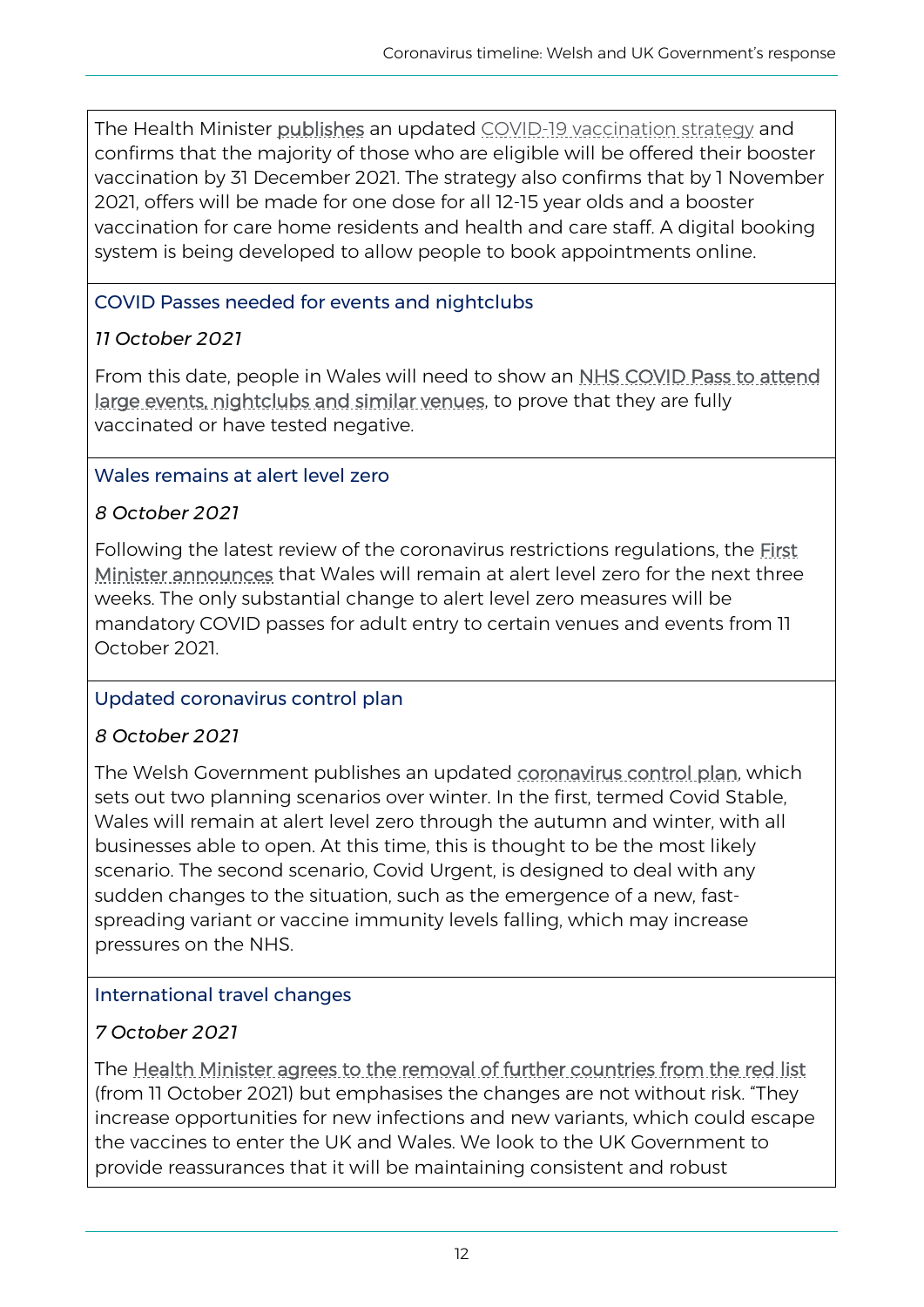surveillance systems that can detect dangerous variants early and that measures to relax restrictions can be swiftly reversed should the international position worsen".

### Senedd votes on COVID passes for nightclubs and large events

### *5 October 2021*

The [Senedd approves](https://record.assembly.wales/Plenary/12453#A67463) the [draft Health Protection \(Coronavirus Restrictions\) \(No.](https://senedd.wales/media/wrphb1az/sub-ld14562-e.pdf)  [5\) \(Wales\) \(Amendment\) \(No. 17\) Regulations 2021,](https://senedd.wales/media/wrphb1az/sub-ld14562-e.pdf) which will require people to show an NHS COVID pass to enter high risk establishments such as nightclubs, and large events from 11 October 2021.

COVID-19 testing for children and young people and staff working in special educational provision

### *5 October 2021*

The [Minister for Education and Welsh Language amends](https://gov.wales/written-statement-future-arrangements-covid-19-testing-children-and-young-people-and-staff-working) advice to learners in secondary schools and colleges who are under 18 and have a household member who has tested positive for COVID-19. From 11 October 2021, it is recommended that in addition to PCR tests on Day 2 and Day 8, they should undertake daily lateral flow testing every day for seven days. Also, following advice from its testing advisory group, the Welsh Government will no longer recommend that children under 5 years of age without symptoms take COVID-19 tests. It is also announced that vaccinated staff working in special educational provision who are identified as a contact, household or otherwise, will, subject to a risk assessment, be required to receive a negative PCR test before attending work and then undertake daily lateral flow tests.

### The legislative response by the Welsh Ministers to the coronavirus pandemic

### *4 October 2021*

The Welsh Government [publishes a report](https://gov.wales/coronavirus-pandemic-legislation-10-august-2020-31-august-2021) covering all subordinate legislation made by Welsh Ministers in response to the coronavirus pandemic in the period 10 August 2020 to 31 August 2021.

### Confirmation of international travel changes and calls for PCR test retention

### *27 September 2021*

The [Welsh Government confirms](https://gov.wales/written-statement-international-travel-changes-1) that, in line with the other UK nations, it will merge the green and amber travel lists into one and remove the requirement for pre-departure testing for those fully vaccinated. It reiterates its concern about the UK Government's decision to move away from PCR tests for returning travellers on day two. "Having different testing requirements in the four nations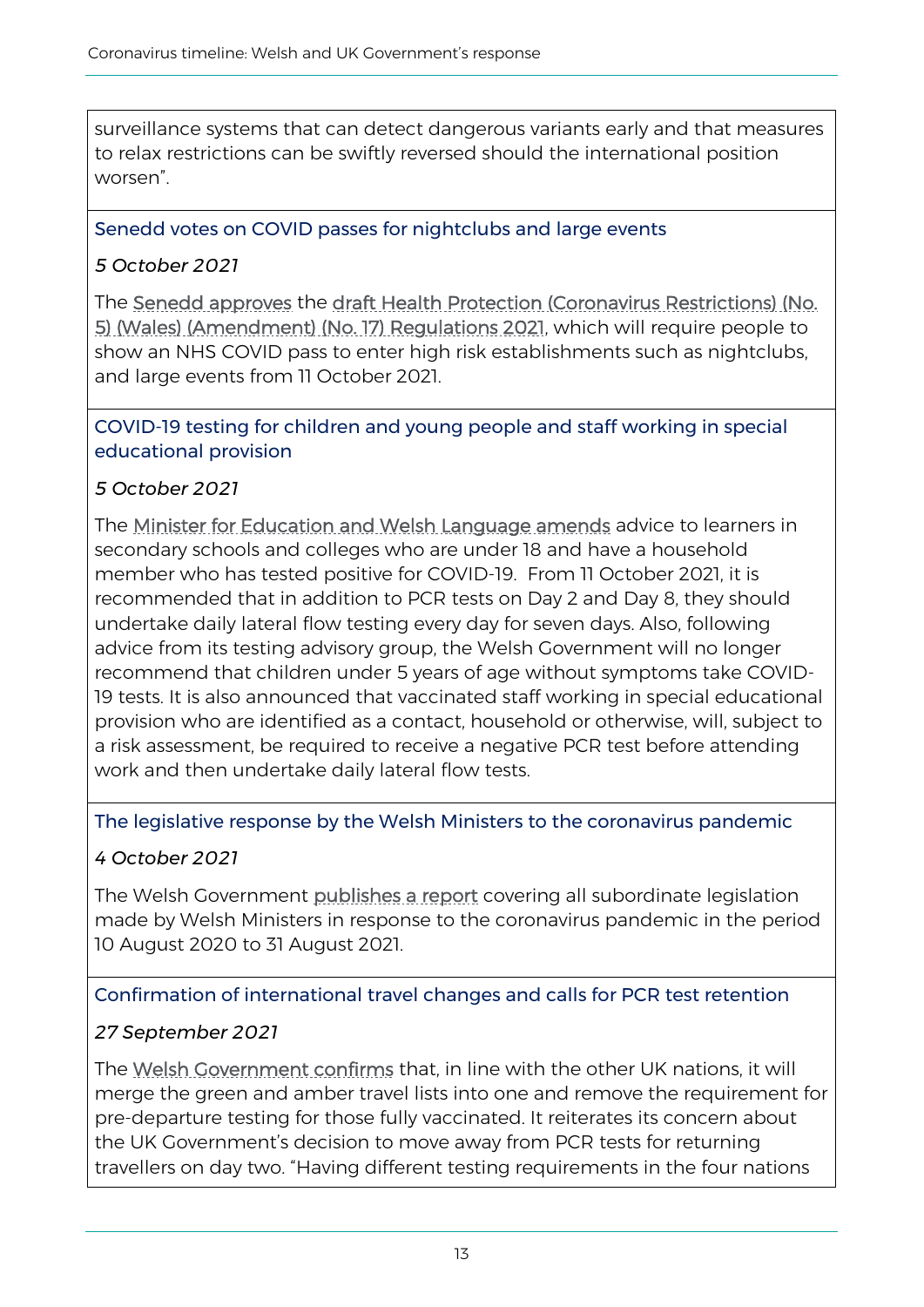of the UK does create communication and enforcement challenges, particularly as so many Welsh travellers return to the UK via an English port or airport. The real answer is to retain day two PCR testing throughout the UK – we will continue to press the UK Government to reinstate UK-wide testing, while we continue to thoroughly examine the evidence for a Wales-only testing regime".

### CMO encourages pregnant women to have vaccine

# *18 September 2021*

The [Chief Medical Officer for Wales \(CMO\) appeals](https://gov.wales/chief-medical-officer-encourages-pregnant-women-have-covid-19-vaccine) to pregnant women to accept the COVID-19 vaccine when offered. This follows a rise in the number of unvaccinated pregnant women admitted to hospital with COVID-19 who are experiencing serious illness. "The COVID-19 vaccine can be given at any time of a pregnancy. I would encourage people to contact their health board if they have not accepted their offer. The latest evidence and medical professionals agree that the vaccine provides the greatest protection from COVID-19".

# COVID Pass for nightclubs and events

# *17 September 2021*

The [First Minister announces](https://gov.wales/covid-pass-for-events-and-nightclubs-announced) that from 11 October 2021, adults in Wales will need to show an NHS COVID Pass to enter nightclubs and events including: indoor, non-seated events for more than 500 people; outdoor non-seated events for more than 4,000 people; any event with more than 10,000 people in attendance. The NHS COVID Pass will be used to show that someone is fullyvaccinated, or that they've had a negative lateral flow test result within the last 48 hours.

# International travel changes

# *17 September 2021*

The [UK Government announces](https://www.gov.uk/government/news/new-system-for-international-travel) changes to the rules for international travel to England from 4 October 2021. Fully vaccinated travellers coming from non-red list countries will be able to replace day 2 PCR tests with cheaper lateral flow tests, and no longer need to take pre-departure tests. Eight destinations are removed from red list, including Turkey and Pakistan. [Wales' Health Minister](https://gov.wales/written-statement-international-travel-changes-0) confirms that she has agreed to the red list changes (effective from 22 September), and that the Welsh Government will consider the proposed changes to testing requirements: "As Wales shares an open border with England, and most travellers arriving in Wales enter through ports outside Wales, it is not effective to have separate border health policy arrangements for Wales. (…) We will carefully consider the UK Government's proposed changes to the border health measures, which include the removal of pre-departure testing and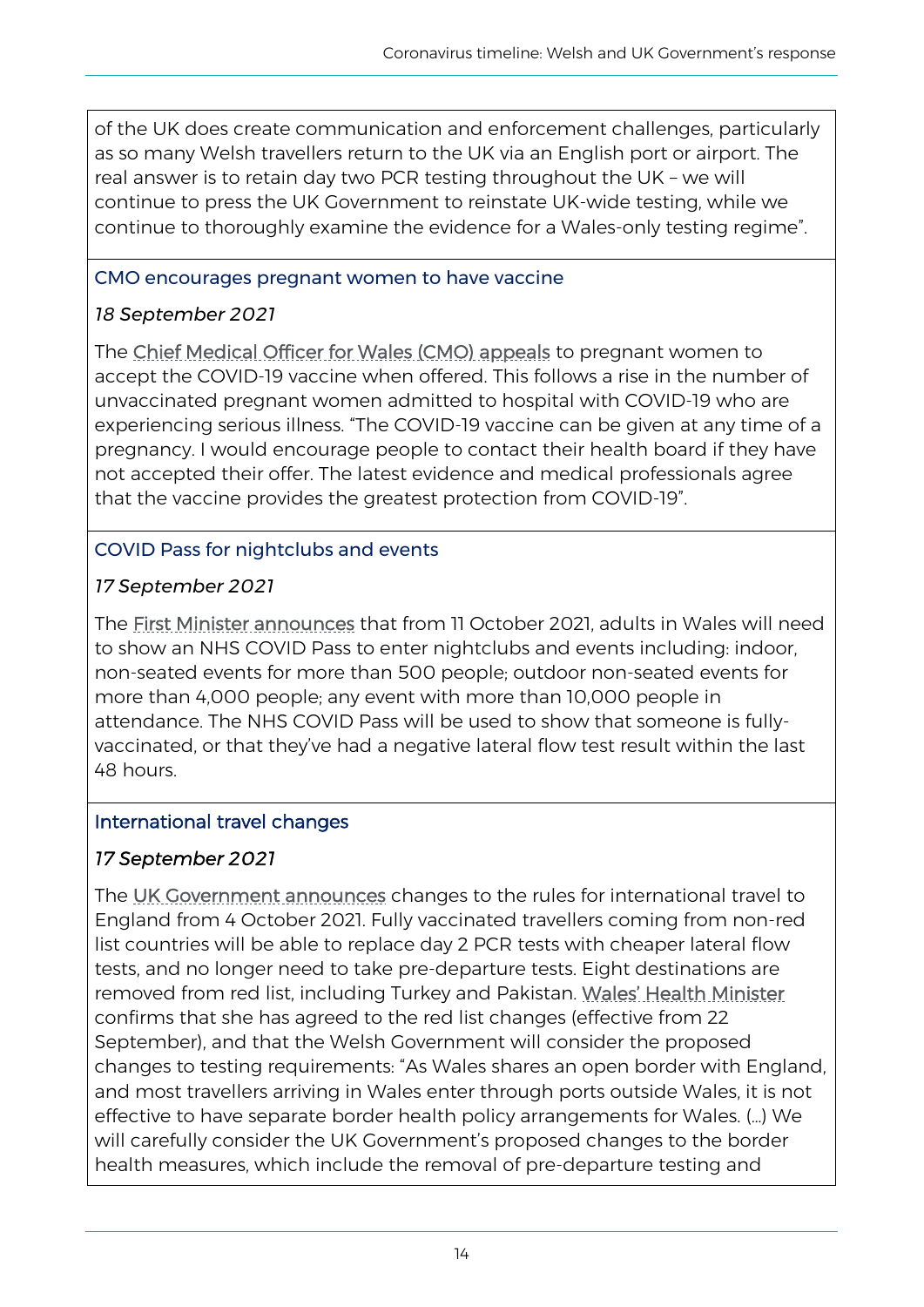introducing lateral flow tests instead of PCR tests on day two of people's return to the UK. Our considerations will be underpinned by robust evidence and our main focus will continue to be on reducing the risk to public health in Wales".

### Vaccines for 12-15 year olds

### *14 September 2021*

The Health Minister agrees with the [recommendation of the four UK Chief](https://gov.wales/written-statement-covid-19-vaccination-jcvi-chief-medical-officers-advice-vaccinating-12-15-year)  [Medical Officers](https://gov.wales/written-statement-covid-19-vaccination-jcvi-chief-medical-officers-advice-vaccinating-12-15-year) (CMOs) that all children and young people aged 12-15 not already covered by existing JCVI (Joint Committee for Vaccination and Immunisation) advice should be offered a first dose of Pfizer-BioNTech COVID-19 vaccine. "The UK CMOs have decided that the additional likely benefits of reducing educational disruption and the resulting reduction in public health harm provide enough extra advantage to recommend in favour of vaccinating this group. In addition, there is a small advantage at an individual level as already identified by the JCVI."

### Vaccination autumn booster programme

### *14 September 2021*

The Health Minister accepts the recommendation of the Joint Committee for [Vaccination and Immunisation](https://gov.wales/written-statement-covid-19-vaccination-jcvi-announcement-autumn-booster-programme) (JCVI) that individuals who were eligible and received vaccination in Phase 1 of the COVID-19 vaccination programme (priority groups 1-9) should be offered a third dose COVID-19 booster vaccine with a minimum 6-month interval after the second dose. The purpose of the autumn booster campaign is to "reduce any further incidence of COVID-19 and maximise protection in those who are most vulnerable to serious infection, ahead of the winter months".

#### COVID-19 recovery fund to support social care

#### *14 September 2021*

[The Deputy Minister for Social Services announces](https://gov.wales/ps48m-covid-recovery-fund-support-social-care-wales) a new £48 million COVID-19 recovery fund to support social care in Wales. £40 million is allocated to local authorities to help the social care sector meet the ongoing challenges caused by the pandemic. A further £8 million will fund a number of specific priorities, including extending the carers support fund; tackling loneliness in older people; investing in the social care workforce's wellbeing and in residential services for care-experienced children.

### Wider choice of COVID tests for international travellers

### *12 September 2021*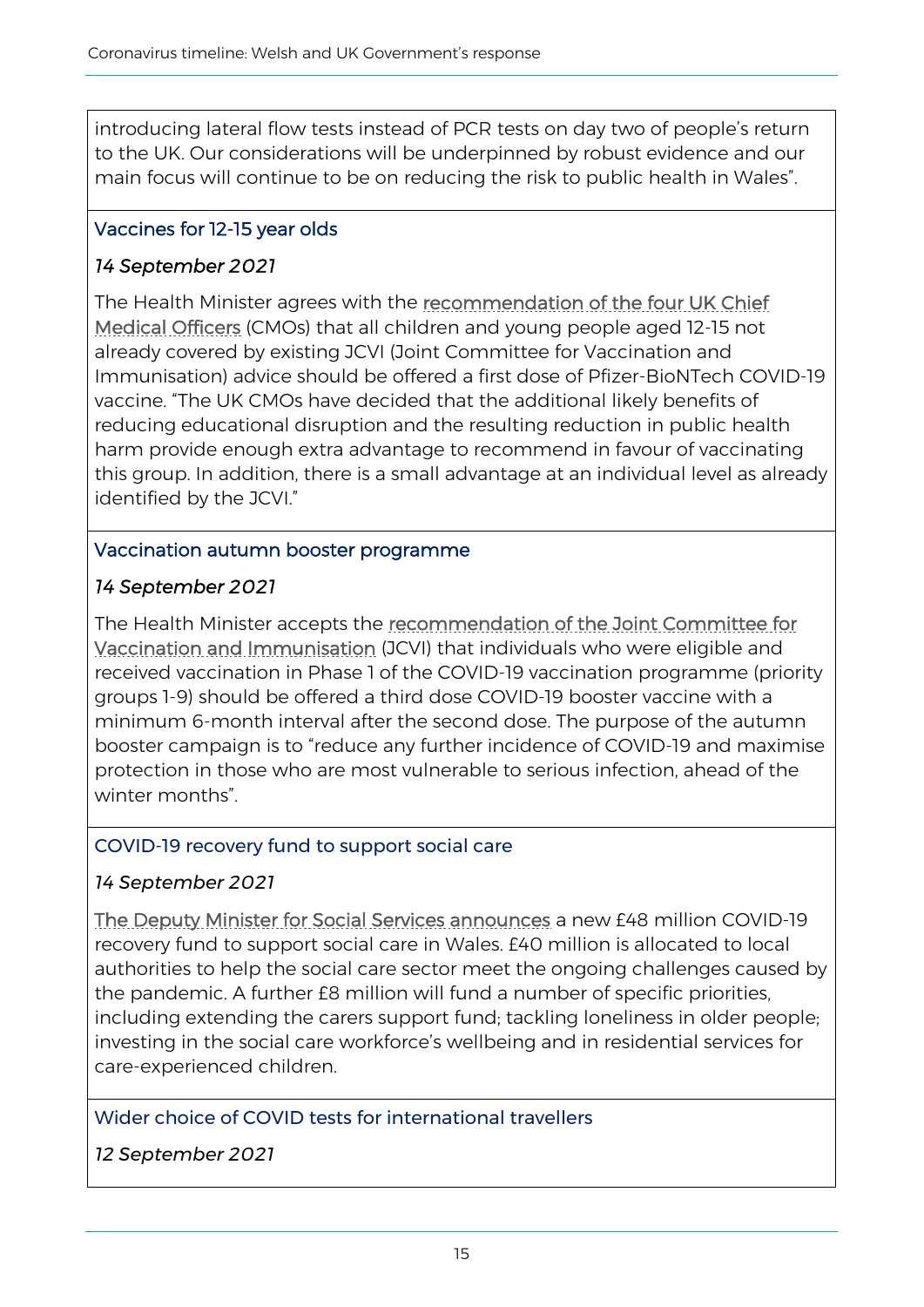The [Health Minister confirms](https://gov.wales/wider-choice-covid-tests-be-available-international-travellers) that from 21 September 2021, people returning to Wales from overseas will be able to book PCR tests with a wider choice of test providers. "The change comes as new standards and spot checks are being introduced, which will help to address long-standing concerns and issues about the market for PCR tests for all travellers returning to the UK".

# Updated advice on vaccination of children aged 12 to 15

# *3 September 2021*

The [Joint Committee on Vaccination and Immunisation \(JCVI\) recommends](https://www.gov.uk/government/news/jcvi-issues-updated-advice-on-covid-19-vaccination-of-children-aged-12-to-15) expanding the list of specific, underlying health conditions for children and young people aged 12 -15 years who should be offered COVID-19 vaccination.

For children without underlying health conditions, the JCVI advises that the margin of benefit is considered too small to support universal vaccination of healthy 12 to 15 year olds at this time. It notes that the JCVI's remit does not include consideration of the wider societal impacts of vaccination, including educational benefits. "The government may wish to seek further views on the wider societal and educational impacts from the Chief Medical Officers of the UK 4 nations". The [Health Minister, Eluned Morgan, confirms](https://gov.wales/written-statement-covid-19-vaccination-jcvi-advice-12-15-year-olds) that alongside the other nations of the UK, she has asked Wales' Chief Medical Officer to provide guidance 'at the earliest opportunity' on the clinical and wider health benefits of vaccinating this age group.

### Further vaccinations for individuals who are severely immunosuppressed

# *2 September 2021*

The **Health Minister welcomes** the advice of the Joint Committee on [Vaccination and Immunisation \(JCVI\)](https://www.gov.uk/government/publications/third-primary-covid-19-vaccine-dose-for-people-who-are-immunosuppressed-jcvi-advice/joint-committee-on-vaccination-and-immunisation-jcvi-advice-on-third-primary-dose-vaccination) that a third 'primary dose' of COVID-19 vaccine should be offered to people aged 12 years and over who were severely immunosuppressed at the time of either, or both, of their first two vaccine doses. "This is because some individuals who are severely immunosuppressed due to underlying health conditions or certain medical treatments may not produce a full immune response to COVID-19 vaccination. These individuals need additional protection".

### Investment to improve air quality in schools, colleges and universities

# *30 August 2021*

The Welsh Government announces investment in technology to improve air [quality and disinfection in education settings](https://gov.wales/fresh-start-new-term-investment-help-improve-air-quality-schools-colleges-and-universities). "£3.31m will be provided for new ozone disinfecting machines, to reduce cleaning times, improve disinfection and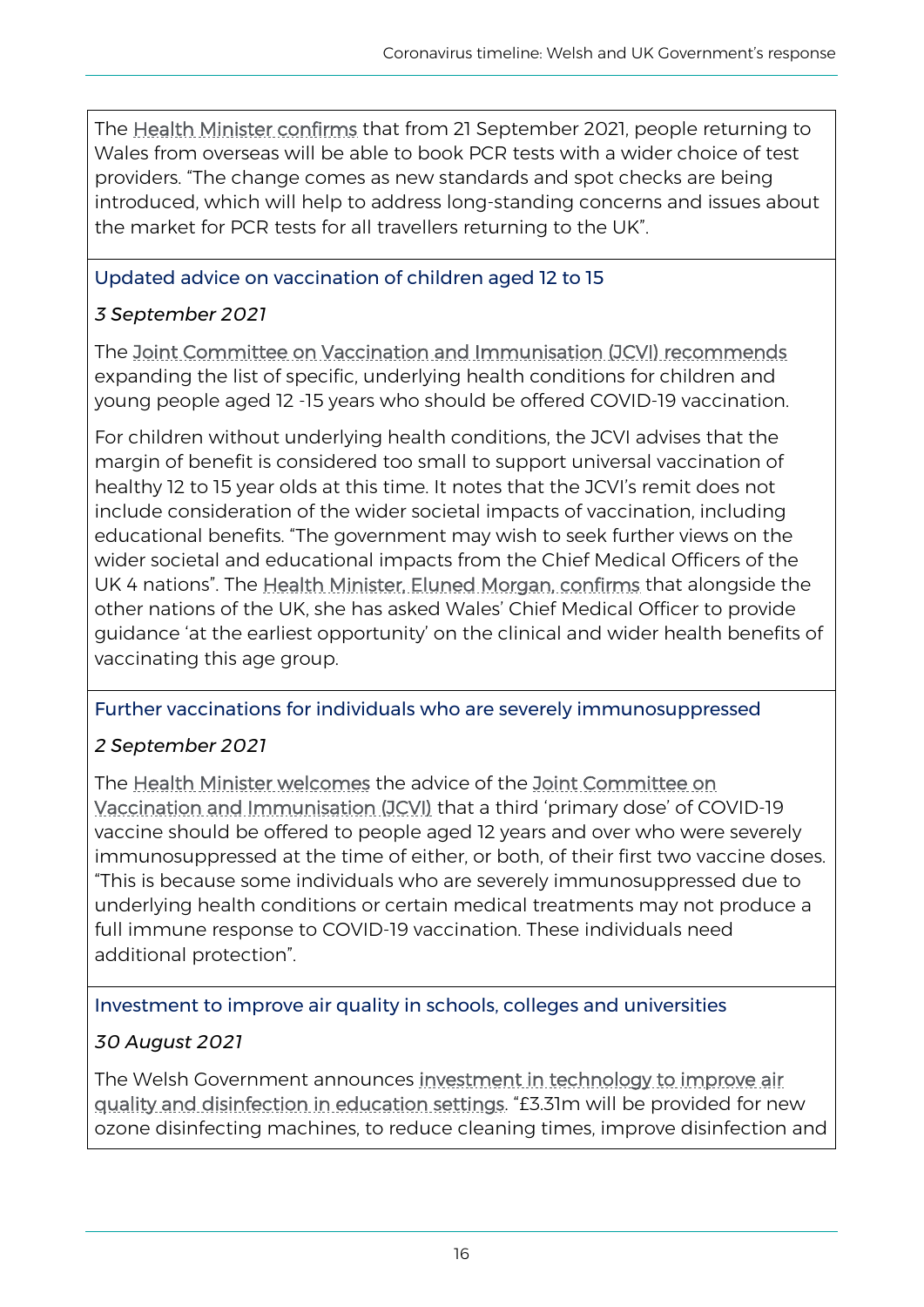reduce costs. The funding is expected to supply more than 1,800 machines, at least one for every school, college and university in Wales".

It was [subsequently reported](https://www.bbc.co.uk/news/uk-wales-politics-58410956) that the Welsh Government said it would be taking expert advice before any procurement process begins.

#### Infection control decision frameworks for schools and colleges

# *27 August 2021*

[Local COVID-19 infection control decision frameworks for schools and colleges](https://gov.wales/written-statement-local-covid-19-infection-control-decision-frameworks-schools-and-colleges-autumn) are published. Some core measures should be in place regardless of the risk level, other interventions may be tailored to reflect local risks and circumstances. The Welsh Government says this approach should be adopted as soon as possible after the start of term, and by 20 September 2021 at the latest.

### No changes to COVID-19 rules in Wales

# *27 August 2021*

In the [latest review](https://gov.wales/written-statement-review-health-protection-coronavirus-restriction-no5-wales-regulations-2020-11) of the coronavirus restrictions regulations, the First Minister [confirms](https://gov.wales/no-changes-covid-rules-wales) there will be no substantive changes to the rules in Wales. He urges people to continue to take precautions to protect themselves and others, highlighting the increase in cases of coronavirus across Wales. The Chief Medical Officer's advice on this latest review of the restrictions can be found [here.](https://gov.wales/cmo-advice-21-day-review-covid-19-restrictions-27-august-2021) The regulations will be reviewed again on 16 September 2021.

### Children and young people to be removed from shielding patient list

# *25 August 2021*

The **Health Minister states** that following a comprehensive review of evidence. children and young people are no longer considered clinically extremely vulnerable. "Whilst all children and young people are being removed from the shielding patient list, there remains a small number in this group who may have been advised by their own specialists to isolate or reduce their social contact because of their medical condition or treatment. Where this is the case, children and young people are advised to continue to follow the advice of their own clinician".

### Extra COVID-19 funding for health and social services

### *19 August 2021*

The Welsh Government allocates [additional funding of £551m for health and](https://gov.wales/ps551m-extra-covid-funding-health-and-social-services)  [social services](https://gov.wales/ps551m-extra-covid-funding-health-and-social-services) in Wales. This includes £411m for ongoing costs of dealing with the pandemic until April 2022, and £140m for recovery and tackling waiting times.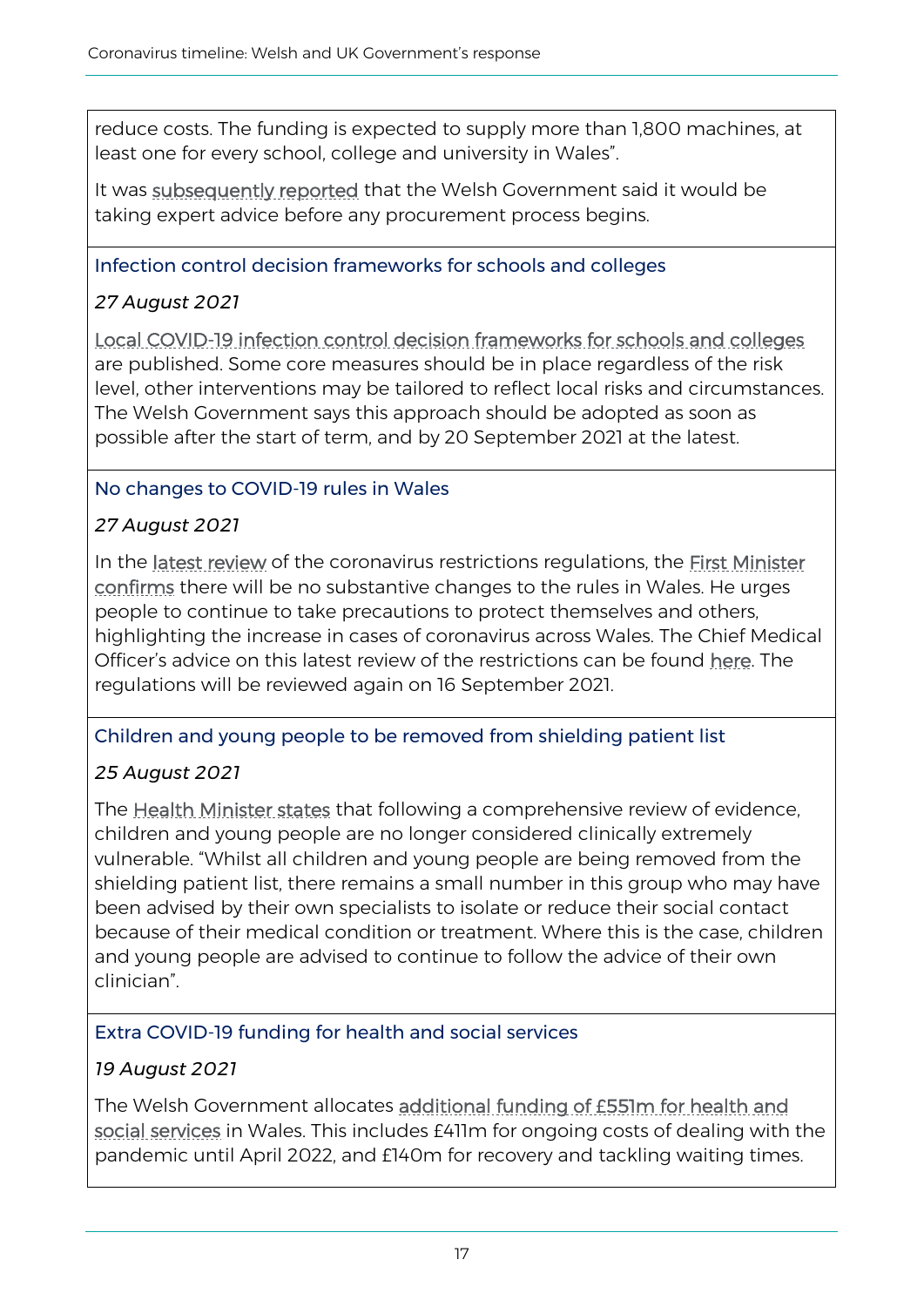### Wales moves to alert level zero

# *5 August 2021*

The [First Minister announces](https://gov.wales/wales-moves-alert-level-zero) that Wales will move to the new alert level zero on 7 August 2021. There will be no legal limits on the number of people who can meet, including indoors, and all businesses will be able to open. Some protections will continue to be in place, including self-isolation for people with COVID-19 symptoms or with a positive test result, and face coverings will remain a requirement in most indoor public places in Wales (the notable exception is hospitality). Also from 7 August 2021, adults who are fully vaccinated and children and young people under 18 years of age will no longer need to isolate if they are identified as close contacts of someone who has COVID-19. The Chief Medical Officer's advice to the First Minister on this latest review of the restrictions can be found here.

### Self-isolation support payment increased

# *4 August 2021*

[The Minister for Finance and Local Government, Rebecca Evans announces](https://gov.wales/self-isolation-support-payment-increased-750) that the Welsh Government's self-isolation support payment will increase from £500 to £750 from 7 August 2021, to be reviewed by Ministers in three months. The payment helps support people who are told to isolate by the NHS Wales Test Trace Protect (TTP) service because they have tested positive, have symptoms of coronavirus or are a close contact who is not fully vaccinated.

# Update on vaccination advice for children and young people

# *4 August 2021*

The [Joint Committee on Vaccination and Immunisation \(JCVI\) advises](https://www.gov.uk/government/news/jcvi-issues-updated-advice-on-covid-19-vaccination-of-young-people-aged-16-to-17) that an initial dose of Pfizer-BioNTech vaccine should be offered to all 16 and 17 year olds who haven't been vaccinated. The [Welsh Government said](https://gov.wales/written-statement-covid-19-vaccination-jcvi-announcement-vaccinating-children-young-people-0) it is now working with the NHS on arrangements to offer the vaccination to all 16 and 17 year olds in line with the JCVI's advice.

### Changes to self-isolation for people who are fully-vaccinated

# *29 July 2021*

The [First Minister confirms](https://gov.wales/changes-self-isolation-fully-vaccinated-adults) that from 7 August 2021, adults who have been fullyvaccinated will no longer have to self-isolate if they are identified as close contacts of someone with coronavirus. Children and young people under 18 will also be exempt from the need to self-isolate if they are identified as close contacts of a positive case. From 7 August, contact tracers will provide a 'warn and inform' service for fully-vaccinated individuals if they are identified as close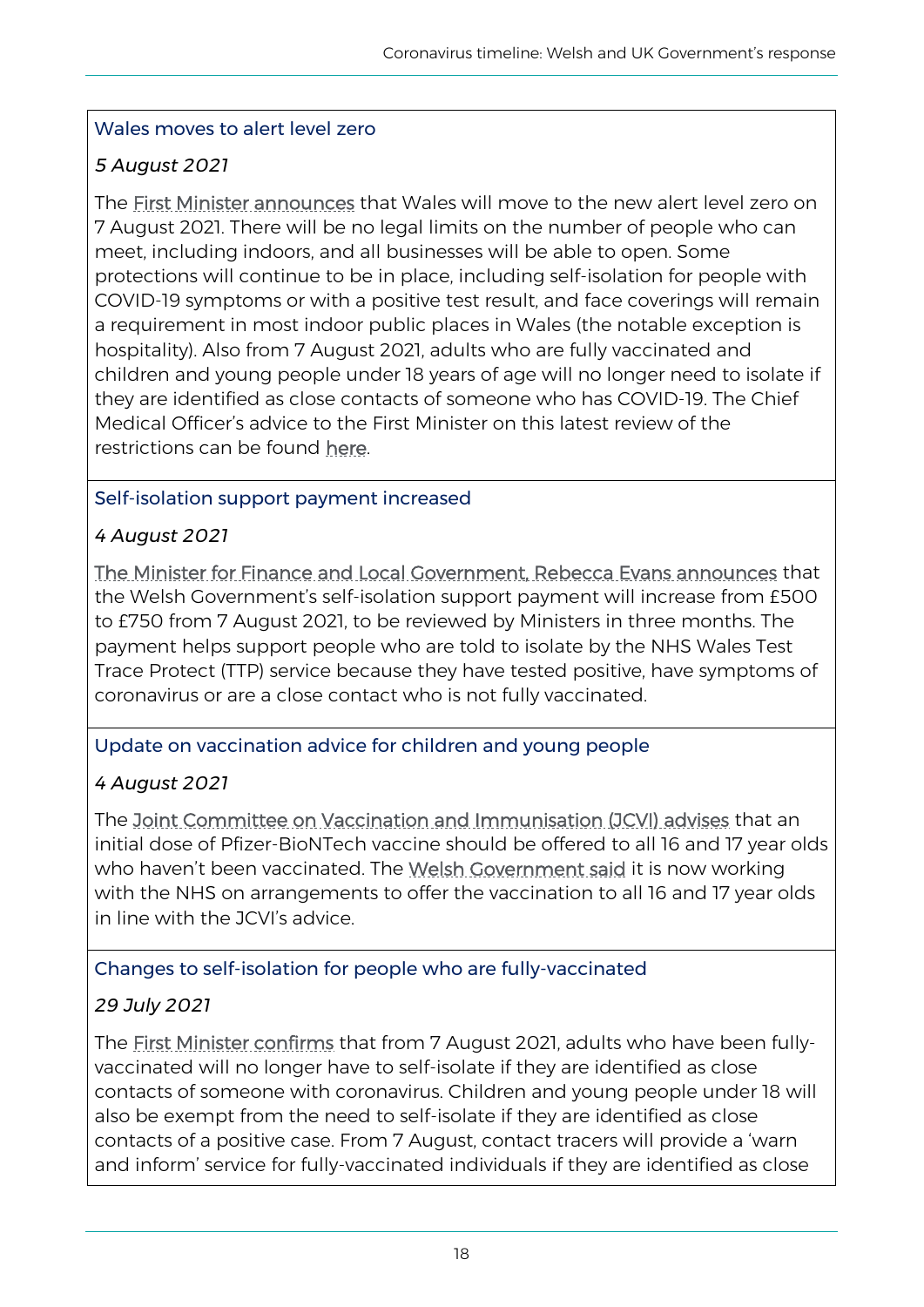contacts, which will reinforce key messages about minimising the risk to others from Covid-19.

Under-18s invited for their first COVID-19 vaccine

# *29 July 2021*

The [Welsh Government announces](https://gov.wales/under-18s-invited-their-first-covid-19-vaccine-wales) that following advice from the Joint Committee on Vaccination and Immunisation (JCVI), young adults aged from 17 years and 9 months are being invited to have their COVID-19 vaccine in Wales. "The lead-in time before they turn 18 is to ensure a good uptake of the vaccine in newly-turned 18 year olds as they become more mobile and more independent. Many will be entering the workplace or starting University in the autumn term". Also following JCVI advice, health boards are working to identify and issue invitations for vaccination to children and young people aged 12 and over who are at increased risk of serious COVID-19 disease.

### Changes to quarantine requirements for vaccinated international travellers

# *28 July 2021*

The [UK Government announces](https://gov.wales/written-statement-international-travel-changes-2-august-2021) that from 2 August 2021, travellers from the EU and US who have been fully-vaccinated can visit the UK without having to selfisolate on arrival. The [Welsh Government confirmed](https://gov.wales/written-statement-international-travel-changes-2-august-2021) that this decision would also be implemented for Wales. The Health Minister noted that although the Welsh Government "regret" the UK Government's decision to remove quarantine requirements, "it would be ineffective to introduce separate arrangements for Wales" due to the open border with England.

# Advice to clinically extremely vulnerable people

# *27 July 2021*

The [Chief Medical Officer for Wales says](https://gov.wales/written-statement-advice-those-who-are-clinically-extremely-vulnerable-re-coronavirus-control-plan) that, despite the increase in cases of coronavirus and the easing of restrictions in Wales, people who are clinically extremely vulnerable are not advised to shield at this time. "Advice to the clinically extremely vulnerable to follow shielding measures was paused on 01 April 2021 and since that time those on the shielding patient list have been advised that they should follow the same rules as other citizens in Wales, however they should take extra care to minimise their risk of exposure. There will be some exceptions – where patients have received specific advice to shield themselves by their own clinician. This is advice that they are likely to have had to take regardless of the pandemic, they should continue to follow this personalised advice if advised by their clinician". A copy of the letter sent to people on the shielding patient list can be seen [here.](https://gov.wales/sites/default/files/inline-documents/2021-07/210727%20-%20Advice%20for%20the%20clinically%20extremely%20vulnerable%20in%20Wales%20as%20further%20relaxations%20are%20introduced.pdf)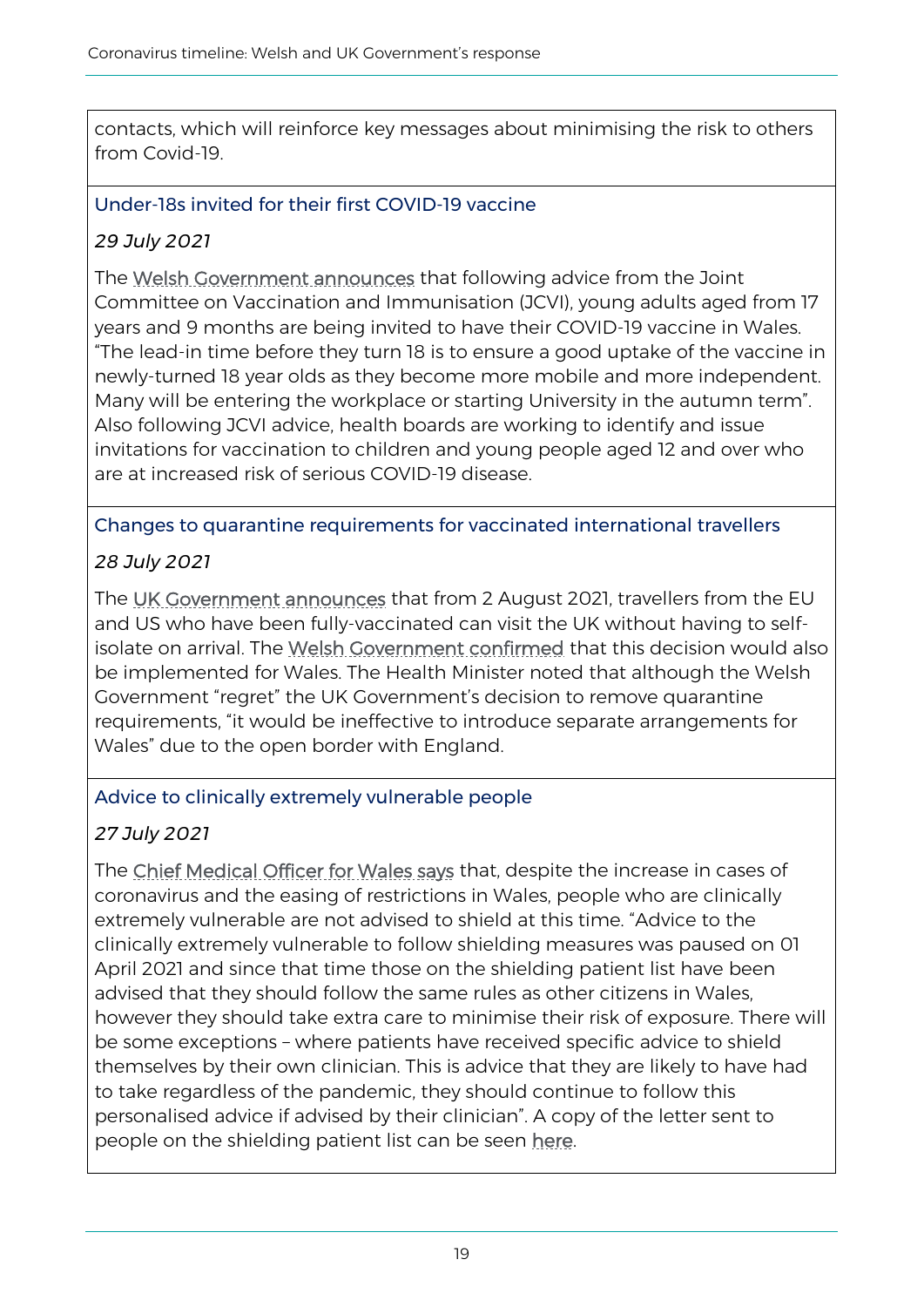### Social care recovery plan

# *22 July 2021*

The Welsh Government [launches](https://gov.wales/written-statement-social-care-recovery-framework) its [social care recovery framework,](https://gov.wales/social-care-recovery-framework-covid-19) setting out immediate and short-term priorities for recovery in the social care sector. The Deputy Minister for Social Services, Julie Morgan, also [announced](https://gov.wales/care-home-visit-restrictions-eased-social-care-recovery-plan-launched) easing of restrictions for care homes. "Whilst some measures such as visitor testing for indoor visits and risk assessments for visits remain in place, other restrictions have been eased further. Residents no longer need to isolate on return from an overnight stay and entertainers will be permitted in indoor areas of the home to enable residents to resume the activities they enjoy".

### Vaccination advice for children and young people

### *19 July 2021*

The [Joint Committee for Vaccination and Immunisation \(JCVI\) publishes further](https://www.gov.uk/government/news/jcvi-issues-advice-on-covid-19-vaccination-of-children-and-young-people)  [advice](https://www.gov.uk/government/news/jcvi-issues-advice-on-covid-19-vaccination-of-children-and-young-people) on the vaccination of children and young people. This states that children at increased risk of serious COVID-19 disease should be offered the Pfizer-BioNTech vaccine. This includes children aged 12 to 15 with severe neurodisabilities, Down's syndrome, immunosuppression and multiple or severe learning disabilities. The JCVI also recommends that children and young people aged 12 to 17 who live with an immunosuppressed person should be offered the vaccine. The JCVI is not currently advising routine vaccination of children outside of these groups. [Wales' Health Minister says](https://gov.wales/written-statement-covid-19-vaccination-jcvi-announcement-vaccinating-children-young-people) "In line with the other nations of the UK, the Welsh Government welcomes this JCVI advice".

# England's restrictions are lifted

# *19 July 2021*

[England moves to Step 4](https://www.gov.uk/government/speeches/pm-statement-at-coronavirus-press-conference-19-july-2021) of its [roadmap](https://www.gov.uk/government/publications/covid-19-response-spring-2021) out of lockdown. This means most legal restrictions to control COVID-19 have been lifted, replaced with [guidance](https://www.gov.uk/guidance/covid-19-coronavirus-restrictions-what-you-can-and-cannot-do) emphasising personal judgement and responsibility.

From Monday 19 July, all parts of Scotland move to its [level 0,](https://www.gov.scot/publications/coronavirus-covid-19-protection-levels/pages/protection-level-0/) with modifications to some restrictions. [Scotland's First Minister said](https://www.gov.scot/publications/coronavirus-covid-19-update-first-ministers-statement-13-july-2021/) 'We previously indicated that we hope to move beyond level 0 on 9 August. That remains our expectation'.

### International travel changes announced

### *14 July 2021*

From 19 July, fully vaccinated adults returning from amber list countries, and under-18s, will no longer need to self-isolate. They will still need to take tests predeparture and on day two following their arrival in the UK. [Eluned Morgan,](https://gov.wales/written-statement-international-travel-changes-19-july-2021)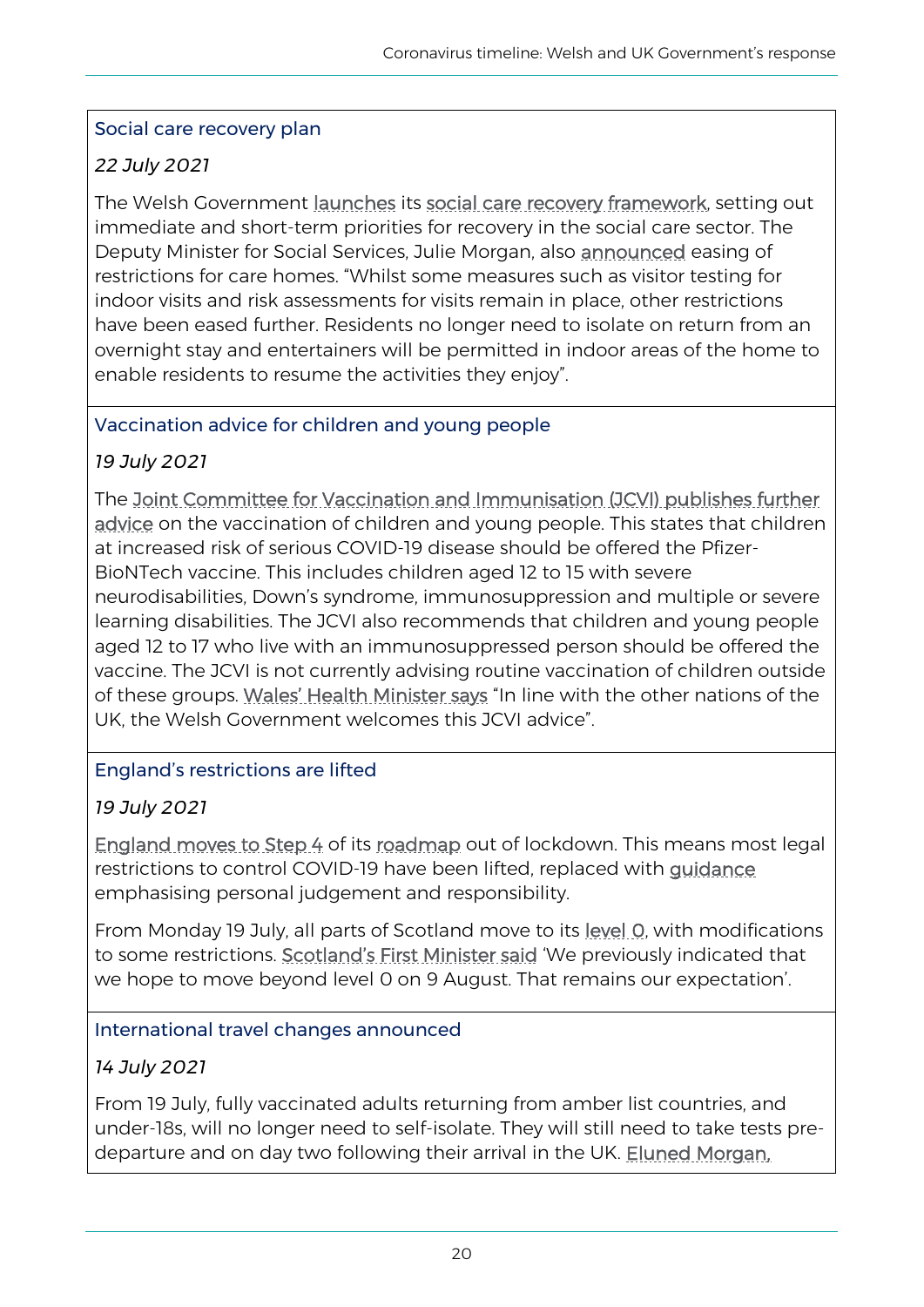[Minister for Health and Social Services said](https://gov.wales/written-statement-international-travel-changes-19-july-2021) "We continue to caution against international travel for non-essential reasons this summer. As the [First Minister](https://record.assembly.wales/Plenary/12324#A66505)  [has set out](https://record.assembly.wales/Plenary/12324#A66505) today, we regret the UK Government's decision to remove the requirement for adults who have been fully vaccinated to self-isolate when returning from amber list countries. However, it would not be practical for us to introduce a separate border health policy".

### Wales will move fully into alert level one from 17 July

# *14 July 2021*

The Welsh Government publishes an updated [Coronavirus control plan.](https://eur01.safelinks.protection.outlook.com/?url=https%3A%2F%2Fgov.wales%2Fcoronavirus-control-plan-alert-level-0-zero&data=04%7C01%7CNia.Lewis%40gov.wales%7C8afc0cf3a864422757ad08d946a6e9c0%7Ca2cc36c592804ae78887d06dab89216b%7C0%7C0%7C637618504956704232%7CUnknown%7CTWFpbGZsb3d8eyJWIjoiMC4wLjAwMDAiLCJQIjoiV2luMzIiLCJBTiI6Ik1haWwiLCJXVCI6Mn0%3D%7C1000&sdata=PKZop2mwoEEaUZQSX8ZH7OETmpGkvaw2DSbEllqu9SM%3D&reserved=0) The First [Minister announces](https://gov.wales/written-statement-review-health-protection-coronavirus-restriction-no5-wales-regulations-2020-9) changes to restrictions in Wales from 17 July 2021 including: up to six people can meet indoors in private homes and holiday accommodation; organised indoor events for up to 1,000 seated or 200 standing can take place, and; ice rinks can re-open. Limits on the number of people who can gather outdoors will be removed. He said "We will consider whether Wales can move to the new alert level zero on 7 August following the next review of the restrictions. (…) Face coverings will remain a legal requirement in all indoors public places, with the exception of education settings and hospitality. We expect to gradually ease these requirements – and are beginning with hospitality settings from 7 August". The Chief Medical Officer's advice on this 21 day review of COVID-19 restrictions is available [here.](https://gov.wales/cmo-advice-21-day-review-covid-19-restrictions-july-2021)

### Self-isolation support payment scheme extended

# *13 July 2021*

The [Welsh Government announces](https://gov.wales/ps500-self-isolation-support-payment-scheme-extended) that the £500 payment scheme which supports people on low income if they have to self-isolate is being extended until March 2022.

### Face coverings still a requirement

# *11 July 2021*

Ahead of the next 21-day review of the coronavirus regulations (Wednesday 14 July 2021), the [Welsh Government announces](https://gov.wales/face-coverings-continue-help-keep-wales-safe) that face coverings will continue to be mandatory in some places "while coronavirus remains a public health threat". This includes public transport and health and social care settings.

### Changes in schools for autumn term

# *9 July 2021*

Education Minister Jeremy Miles makes a statement on the operation of schools [and colleges in Wales from September.](https://gov.wales/written-statement-operation-schools-and-colleges-september) Changes include: face coverings will no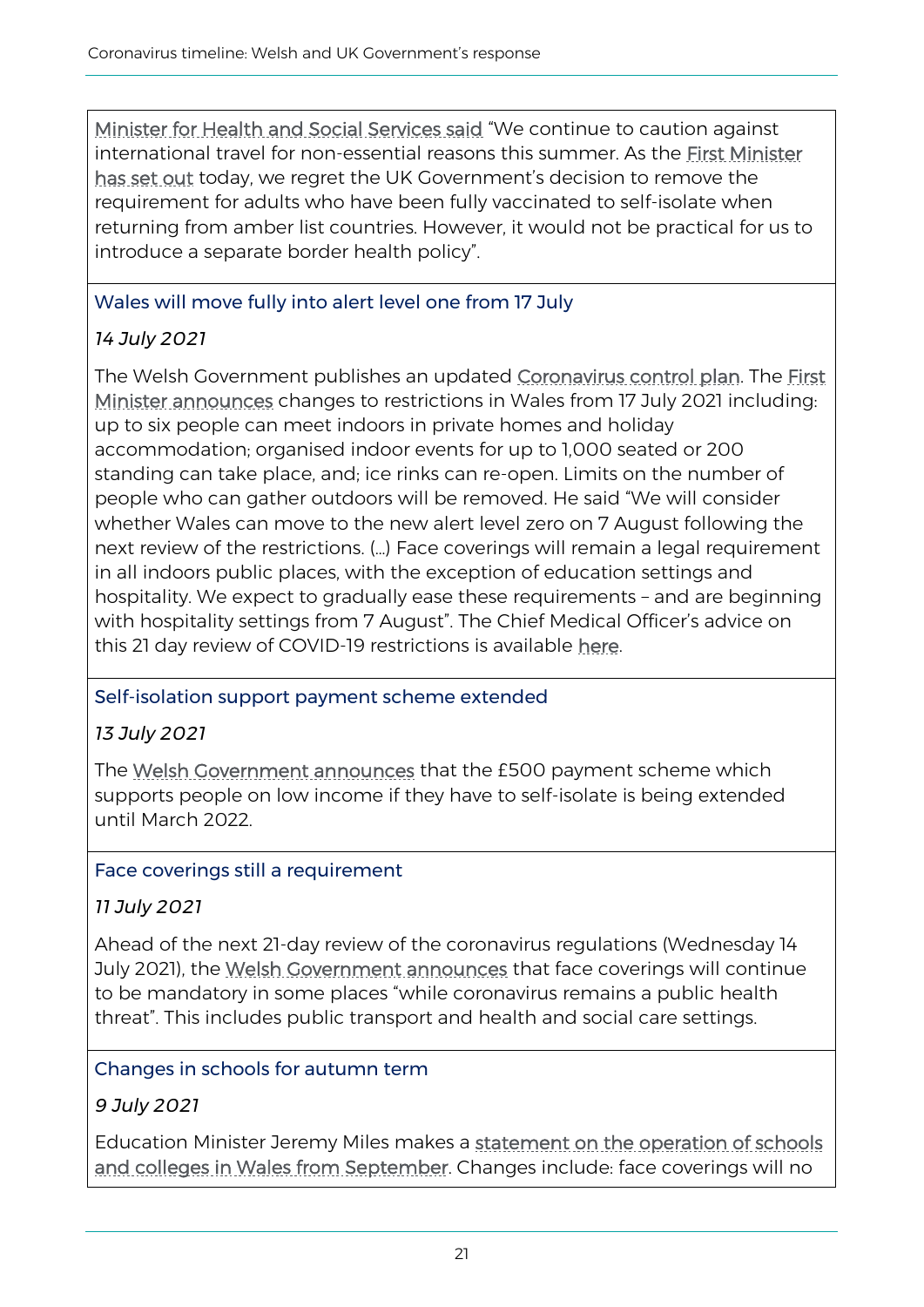longer be required in classrooms; an end to 'contact groups' for school pupils and full-time learners in colleges, and; normal session times will resume. A 'local COVID-19 infection control decision framework' for schools and colleges will be published at the start of the autumn term.

### Third milestone achieved

# *2 July 2021*

The Minister for Health and Social Service, Eluned Morgan, **announces** that more than 75% of adults aged under 50 have received their first dose of a COVID-19 vaccine, therefore achieving their third and final milestone.

### The next phase of the vaccination programme

### *30 June 2021*

The Joint Committee for Vaccination and Immunisation (JCVI) [publishes](https://gov.wales/written-statement-covid-19-vaccination-jcvi-announcement-phase-3) advice on the third phase of the COVID-19 vaccination programme. It advises that an autumn booster campaign should be launched in September to "maximise protection in those who are most vulnerable to series infection". Those being offered a third dose will largely follow the priority groups for the first and second doses.

# Support for people struggling to pay their rent

# *30 June 2021*

A £10 million Tenancy Hardship Grant is [announced](https://gov.wales/new-10-million-grant-scheme-help-people-struggling-pay-their-rent-during-pandemic) by the Minister for Climate Change, Julie James. The Welsh Government says the grant is designed "to support people who have fallen behind on their rent by more than eight weeks between 1 March 2020 and 30 June 2021".

### Measures to protect businesses from eviction extended

# *28 June 2021*

[Economy Minister Vaughan Gething announces](https://gov.wales/welsh-government-extends-measures-protect-businesses-eviction-until-end-september-2021) that businesses in Wales affected by the pandemic will now be protected from eviction until the end of September 2021. The moratorium against forfeiture of business tenancies for non-payment of rent was originally due to end on 30 June 2021.

### Vaccination status via the digital NHS COVID Pass

# *25 June 2021*

From this date, people in Wales will be able to show proof of vaccination on their phone, tablet or laptop via a [digital NHS COVID Pass](https://gov.wales/written-statement-covid-vaccination-status-digital-nhs-covid-pass) if they need to travel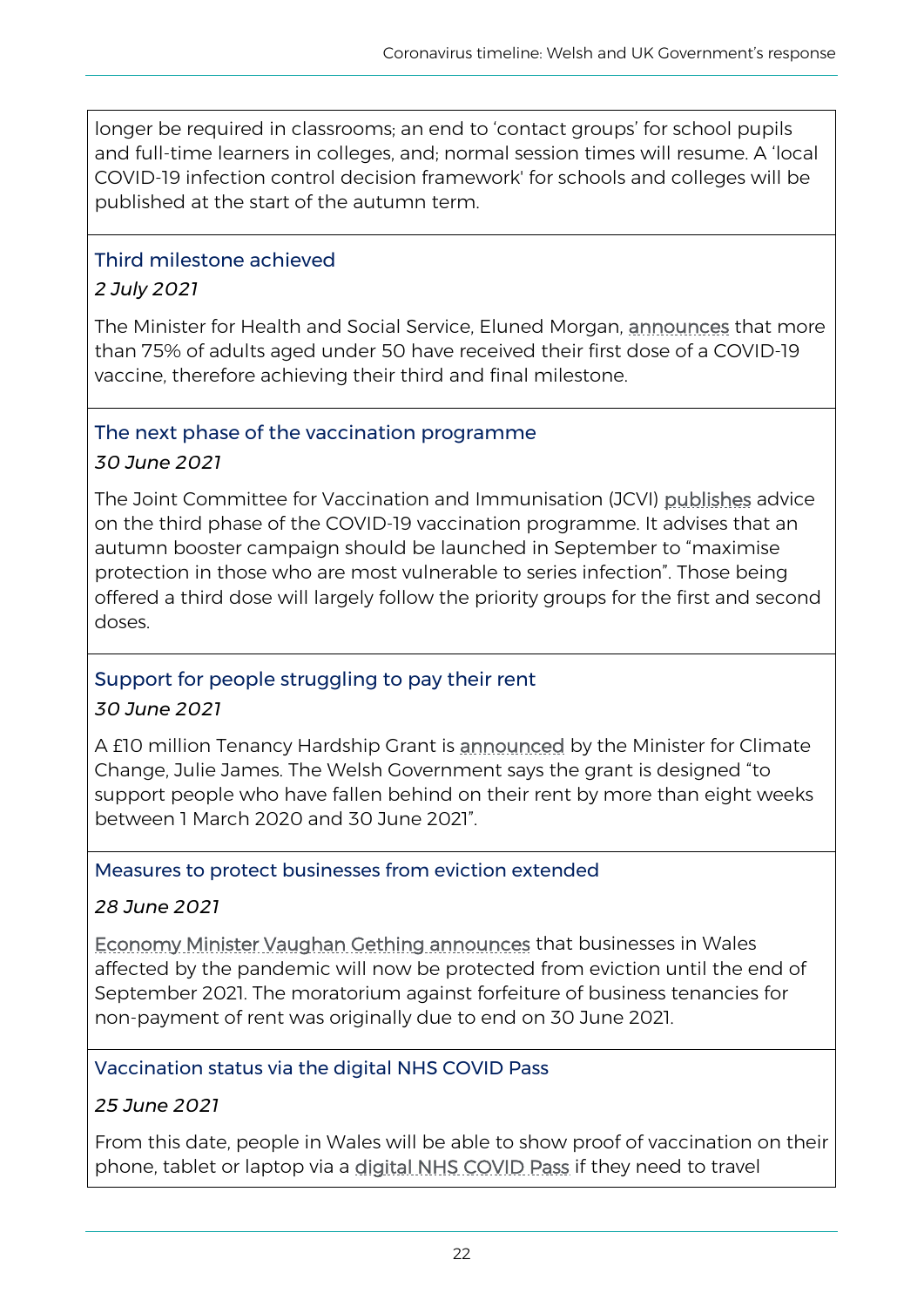urgently and meet the vaccine requirements relevant to the country they are travelling to. NHS COVID Pass letters have been available in Wales since May for those needing to travel urgently. The digital pass will be the default option for people requiring proof of vaccination status when travelling internationally. Letters will continue to be issued for people unable to access the digital pass.

### More countries added to the UK's green list for international travel

# *24 June 2021*

Malta, Madeira, the Balearic Islands, several UK overseas territories, and Caribbean islands including Barbados are added to the UK government's green [list for international travel.](https://www.gov.uk/government/news/uk-travel-update-malta-added-to-green-list-and-green-watchlist-extended-as-plans-for-quarantine-free-travel-for-fully-vaccinated-passengers-from-ambe) Eritrea, Haiti, Dominican Republic, Mongolia, Tunisia and Uganda added to the red list. Wales continues to follow the same trafficlight approach as the rest of the UK. The [Health Minister Eluned Morgan](https://gov.wales/written-statement-international-travel-changes-and-restrictions-fully-vaccinated-travellers)  [reiterates](https://gov.wales/written-statement-international-travel-changes-and-restrictions-fully-vaccinated-travellers) the Welsh Government's calls for people to holiday at home. "Our strong advice continues to be not to travel overseas unless it is essential because of the risk of contracting coronavirus, especially new and emerging variants of concern".

### Easing of restrictions is paused *17 June 2021*

The First Minister, Mark Drakeford, [announces](https://gov.wales/rule-changes-hold-4-weeks-delta-spreads) a 4 week in pause in the easing of coronavirus restrictions due to the new delta variant. He says the pause will allow more people to receive their second dose of a vaccine and help prevent an increase in serious illness as cases begin to rise again.

# Supporting people with long COVID

# *15 June 2021*

The Health Minister, Eluned Morgan, [outlines](https://gov.wales/supporting-people-recover-long-covid-html) how the government will work with NHS Wales to support people with long COVID. The latest estimate is that 50,000 people in Wales are experiencing long COVID and the ONS estimates that 9,400 of these people will be limited in their day-to-day activities.

# All adults in Wales offered a vaccine ahead of schedule

# *13 June 2021*

[Health Minister Eluned Morgan confirms](https://gov.wales/all-adults-wales-offered-vaccine-ahead-schedule) that all eligible adults in Wales will have been offered a vaccine by Monday 14 June 2021 - six weeks ahead of schedule.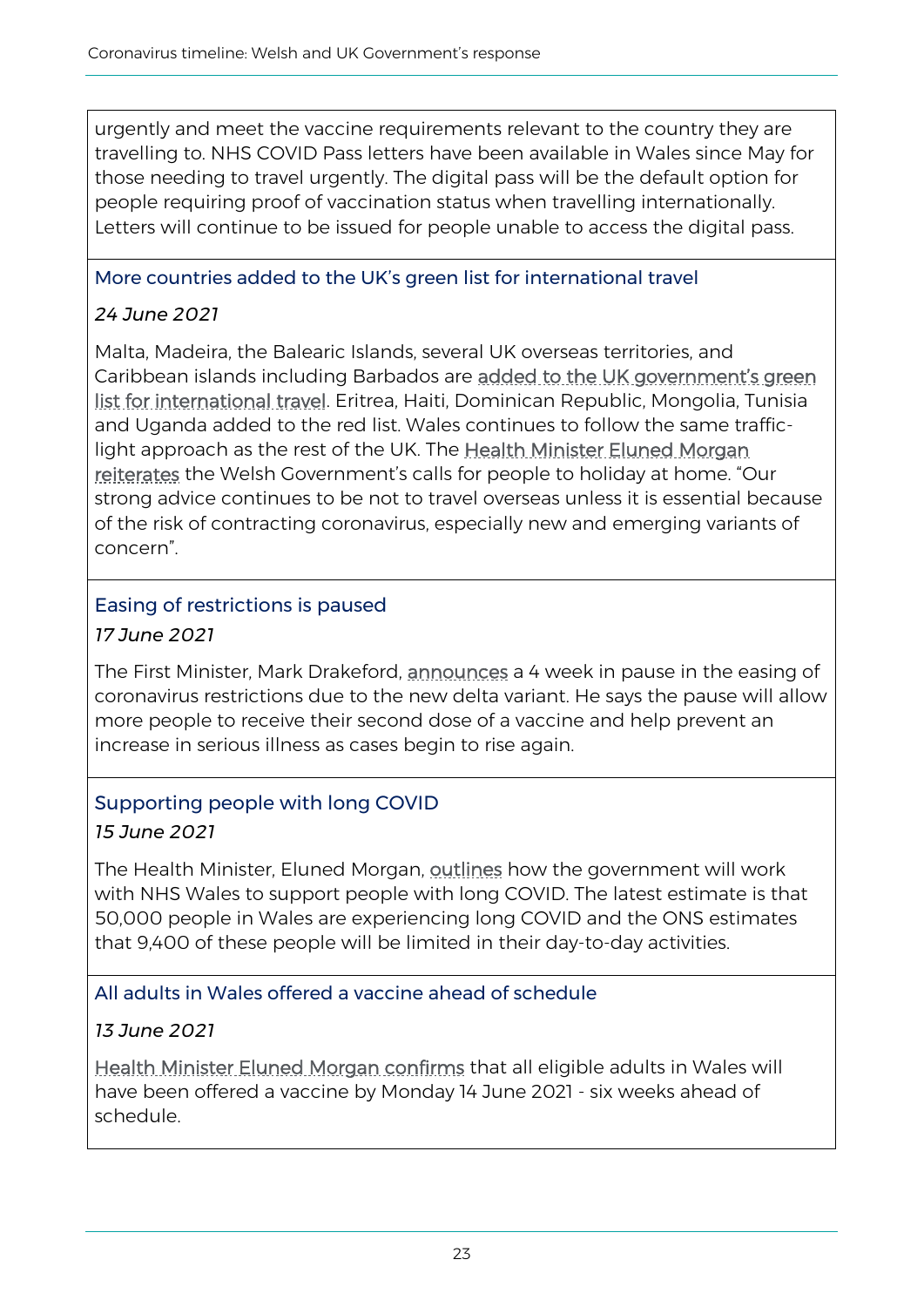### 'Covid support hubs' pilot

# *11 June 2021*

[Hubs](https://gov.wales/covid-hubs-north-wales-offering-support-hardest-hit) offering a range of support to people who need to self-isolate and to those hardest hit by the pandemic are being rolled out in a pilot scheme in parts of North Wales. The scheme is part of Wales' [Test, Trace, Protect](https://gov.wales/test-trace-protect) programme.

### Vaccination strategy update

# *7 June 2021*

The Welsh Government publishes [an update](https://gov.wales/written-statement-covid-19-vaccination-strategy-update-1) on its COVID-19 [vaccination](https://gov.wales/covid-19-vaccination-strategy-wales-june-2021-update)  [strategy.](https://gov.wales/covid-19-vaccination-strategy-wales-june-2021-update) The Health Minister says she is confident that, subject to supply, the Welsh Government will achieve milestone 3 (all adults offered their first dose by end July 2021) around four weeks early. For second doses, the Welsh Government expects all those who have come forward for their first dose to be offered a second dose by end of September 2021. It is also planning to re-offer the vaccine to those who did not take up the original offer. An online booking system will be established in Autumn 2021 to allow people to book and amend appointments. The strategy update also sets out how Wales is preparing for any decisions by the Joint Committee on Vaccination and Immunisation (JCVI) about booster jabs and vaccinating children, following the Medicines and Healthcare products Regulatory Agency (MHRA's) approval of a vaccine for use in children over 12 years of age.

# UK approval for Pfizer vaccine for 12-15 year olds

### *4 June 2021*

The [UK Medicines and Healthcare products Regulatory Agency \(MHRA\)](https://www.gov.uk/government/news/the-mhra-concludes-positive-safety-profile-for-pfizerbiontech-vaccine-in-12-to-15-year-olds) approves use of the Pfizer/BioNTech COVID-19 vaccine in 12 to 15 year olds.

### Phased move to alert level one

### *4 June 2021*

Wales' [First Minister confirms](https://gov.wales/first-minister-confirms-phased-move-alert-level-one) that from Monday 7 June 2021, up to 30 people will be able to meet outdoors, and larger organised gatherings and events will be able to take place outdoors. Up to three households can form an extended household. 'The two-stage approach will enable more people to be vaccinated – and complete their two-dose course – amid growing concerns about the spread of the delta variant of the virus across the UK'.

### Portugal moves to amber on international travel traffic light list

*3 June 2021*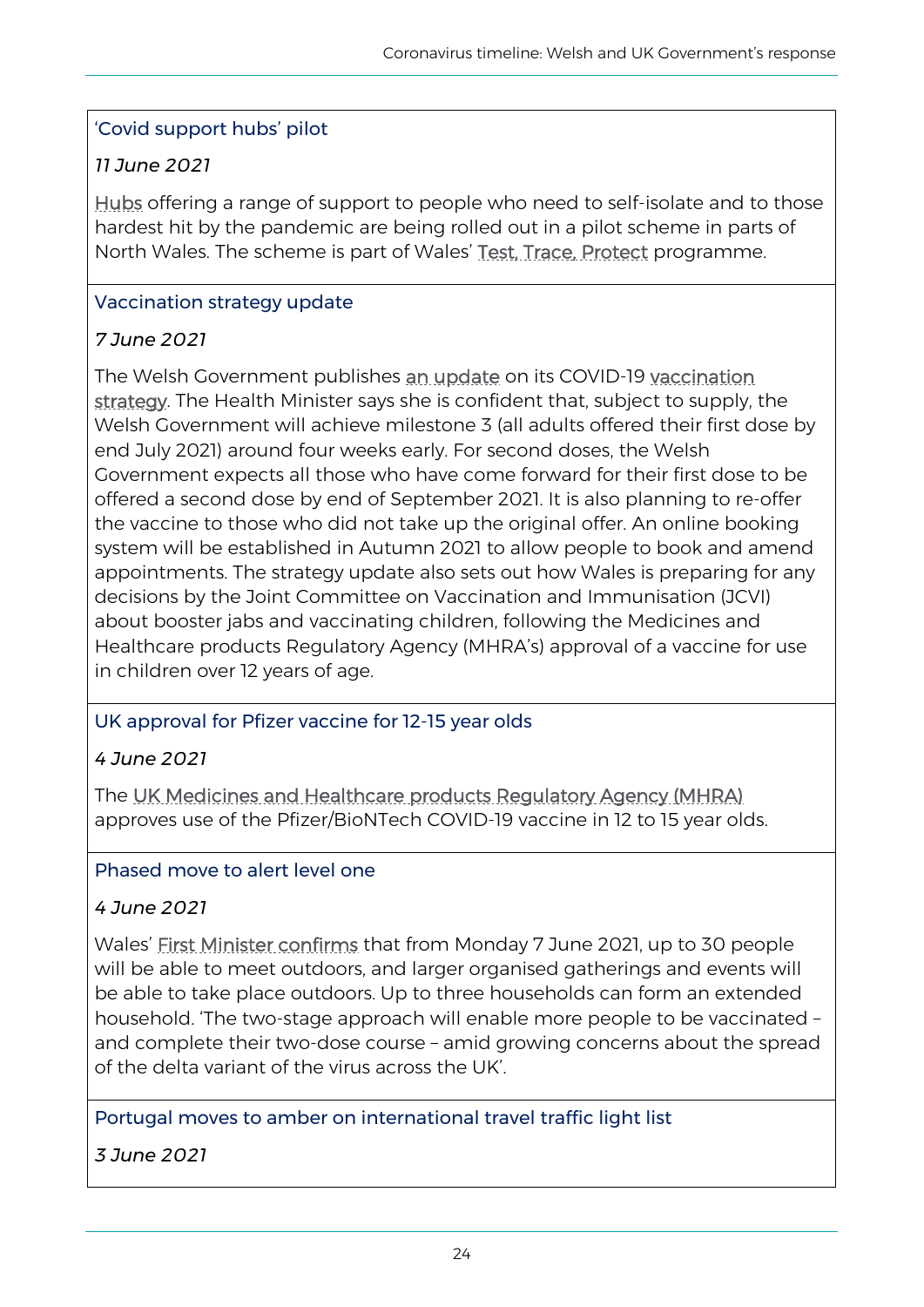From 04:00 hrs on Tuesday 8 June, [Portugal \(including Madeira and the Azores\)](https://gov.wales/portugal-moves-amber-international-travel-traffic-light-list)  [moves to the amber list,](https://gov.wales/portugal-moves-amber-international-travel-traffic-light-list) meaning travellers returning to Wales from Portugal will need to self-isolate. This reflects the position across the UK. The decision follows increased concern about the spread of variants of coronavirus. Seven countries – Afghanistan, Sudan, Sri Lanka, Bahrain, Trinidad and Tobago, Costa Rica, and Egypt – have also been added to the red list.

### Contact tracing in Wales extended until March 2022

# *2 June 2021*

The [Health Minister, Eluned Morgan, announces](https://gov.wales/contact-tracing-wales-extended-until-march-2022) that the Test, Trace, Protect service in Wales will be extended until March 2022. The Welsh Government will invest a further £32 million in the service.

# Football fans urged not to travel

# *28 May 2021*

[The Welsh Government and the Football Association of Wales urge](https://gov.wales/red-wall-urged-support-wales-home-summer) fans to support the Wales football team at home rather than travelling abroad. Wales are set to play matches in France, Azerbaijan and Italy but all are currently on the [amber list](https://gov.wales/new-international-travel-rules-for-wales-confirmed-by-first-minister) of countries for travel to and from the UK. The First Minister said 'It's our very clear advice that you shouldn't travel – France, Azerbaijan and Italy are on the amber list because the virus is in circulation there'.

# Covid tests encouraged for people holidaying in Wales

# *26 May 2021*

The [First Minister urges](https://gov.wales/dont-forget-to-pack-your-covid-test-if-youre-holidaying-in-wales) anyone planning a break in Wales from an area with higher rates of coronavirus, including areas in England with high levels of the delta variant, to test themselves before they travel and during their stay. Only those with a negative test result and no symptoms of coronavirus should travel. See information on [how to obtain lateral flow testing kits.](https://gov.wales/get-rapid-lateral-flow-covid-19-tests-if-you-do-not-have-symptoms#section-68472)

# Vaccination certificate for urgent international travel

# *24 May 2021*

[Health Minister, Eluned Morgan, announces](https://gov.wales/holiday-wales-year-new-health-minister-asks) that Welsh residents can apply for a certificate of vaccination for urgent international travel. People living in Wales can request a certificate if they have had both doses of a COVID-19 vaccine, they urgently need to travel to a country which requires vaccine certification, and they are not able to either quarantine or provide tests to meet the country's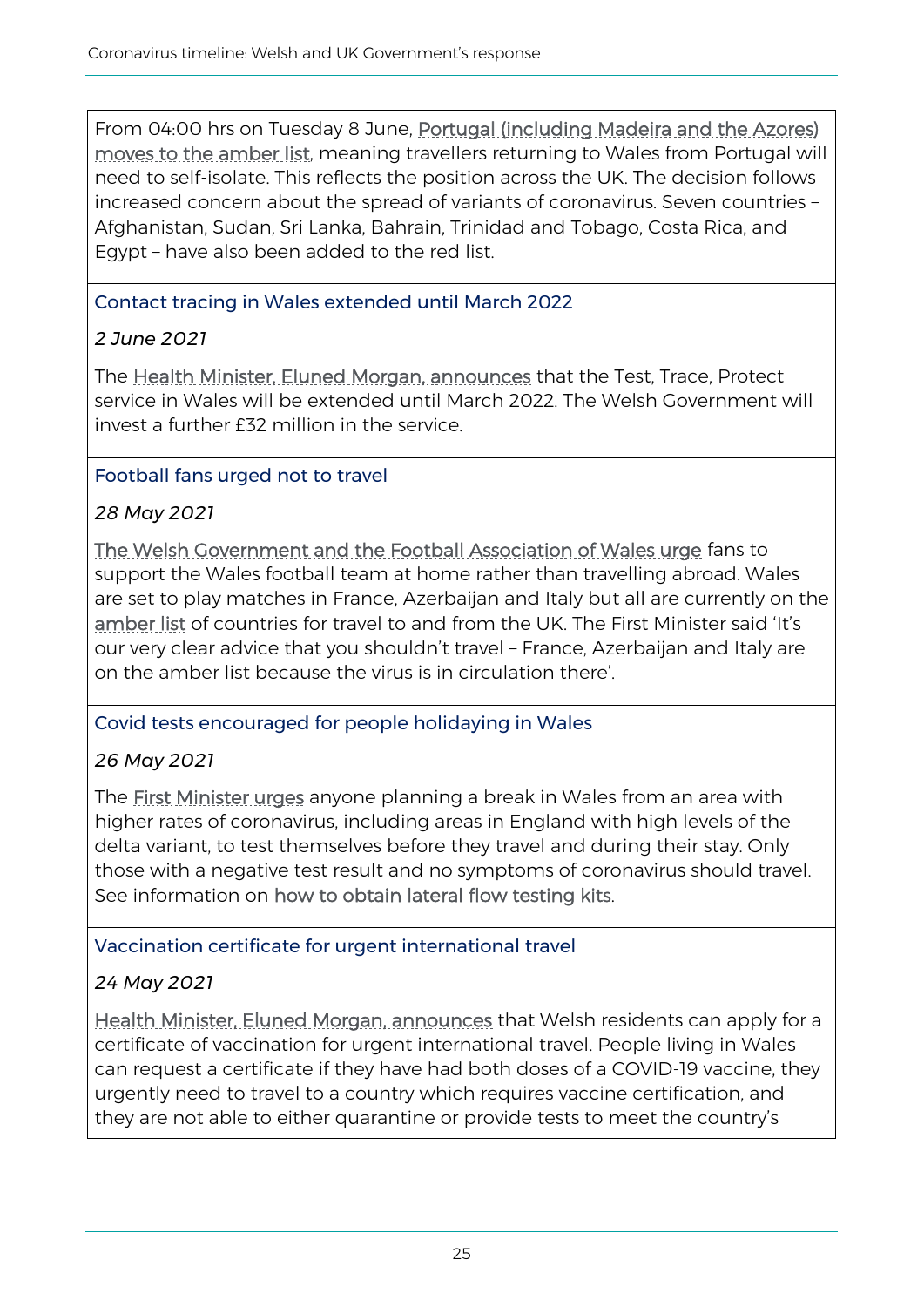entry requirements. The Welsh Government's advice is to only travel overseas if it is essential.

### Funding for NHS and social care recovery

### *20 May 2021*

Wales' [Health Minister announces](https://gov.wales/ps100m-kick-start-nhs-and-social-care-recovery-pandemic-wales) a £100m investment to kick-start the health and care system's recovery from the pandemic. 'The money for new equipment, staff, technology and ways of working will help health boards improve services across primary, community and hospital care, by increasing capacity and cutting waiting times as they begin resuming non-emergency care following the pandemic'.

### Vaccination progress update

### *19 May 2021*

The Welsh Government publishes an [update on vaccination,](https://gov.wales/written-statement-covid-19-vaccination-progress-against-strategy-update-2) highlighting that all health boards in Wales are now offering the vaccine to adults aged 18 and over. It also states that the Welsh Government is closely monitoring the 'India variant' (VOC-21APR-02) in Wales. 'In line with the latest JCVI advice, we are working with our local incident teams and health boards to facilitate bringing forward, subject to supply, second doses of vaccination where it will reduce infections, severe illness and hospitalisations'.

# International travel resumes

### *17 May 2021*

From Monday 17 May, [international travel can resume](https://gov.wales/new-international-travel-rules-for-wales-confirmed-by-first-minister) under a traffic light system aligned with England and Scotland. Countries will be classified as green, amber or red. People returning from green list countries will not have to quarantine when they return. The Welsh Government advises people to only travel abroad for essential purposes.

Further information on [foreign travel](https://gov.wales/rules-foreign-travel-and-wales-coronavirus-covid-19-html) and [vaccine certificates for travel](https://gov.wales/getting-vaccine-certificate-international-travel) is available from the Welsh Government.

# Wales moves into alert level 2

# *14 May 2021*

Following the latest three week review of the coronavirus restrictions regulations, the First Minister [confirms](https://gov.wales/wales-moves-alert-level-2) that from Monday 17 May the whole of Wales will move into [alert level 2.](https://gov.wales/alert-level-2-frequently-asked-questions) As well as the re-opening of indoor hospitality, indoor